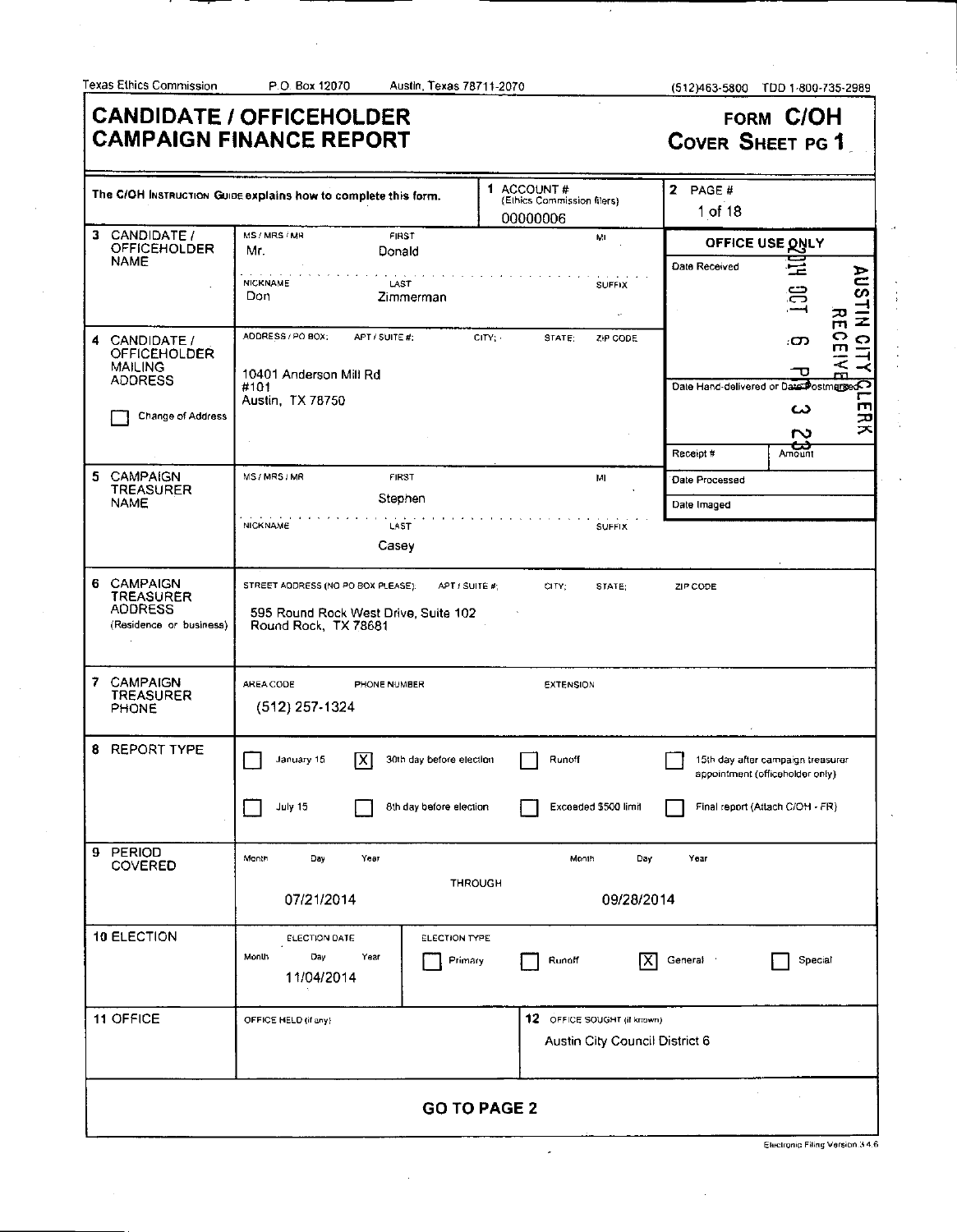Texas Ethics Commission P.O. Box 12070 Austin, Texas 78711-2070 **(512)463-5800 TDD 1-800-735-2989** 

# **CANDIDATE / OFFICEHOLDER REPORT: SUPPORT & TOTALS**

**FORM C/OH COVER SHEET PG 2** 

| 13 C/OH NAME Zimmerman, Donald (Mr.)                   |                                                          |                                                                                                                                                                                                                                                                                                                                                      | <b>14 ACCOUNT#</b><br>00000006 | (Ethics Commission filers)          |  |
|--------------------------------------------------------|----------------------------------------------------------|------------------------------------------------------------------------------------------------------------------------------------------------------------------------------------------------------------------------------------------------------------------------------------------------------------------------------------------------------|--------------------------------|-------------------------------------|--|
| <b>15 NOTICE</b><br><b>FROM</b>                        |                                                          | This box is for notice of political expenditures by political committees to support the candidate / officeholder. These expenditures may<br>have been made without the candidate's or officeholder's knowledge or consent. Candidates and officeholders are required to report this<br>information only if they receive notice of such expenditures. |                                |                                     |  |
| <b>POLITICAL</b><br>COMMITTEE(S)                       | <b>COMMITTEE TYPE</b>                                    | <b>COMMITTEE NAME</b>                                                                                                                                                                                                                                                                                                                                |                                |                                     |  |
|                                                        | <b>GENERAL</b>                                           | <b>COMMITTEE ADDRESS</b>                                                                                                                                                                                                                                                                                                                             |                                |                                     |  |
|                                                        | <b>SPECIFIC</b>                                          | COMMITTEE CAMPAIGN TREASURER NAME                                                                                                                                                                                                                                                                                                                    |                                |                                     |  |
| additional pages                                       |                                                          | COMMITTEE CAMPAIGN TREASURER ADDRESS                                                                                                                                                                                                                                                                                                                 |                                |                                     |  |
|                                                        |                                                          |                                                                                                                                                                                                                                                                                                                                                      |                                |                                     |  |
| <b>16 CONTRIBUTION</b><br><b>TOTALS</b>                | 1.                                                       | TOTAL POLITICAL CONTRIBUTIONS OF \$50 OR LESS (OTHER THAN<br>70.00<br>\$<br>PLEDGES, LOANS, OR GUARANTEES OF LOANS). UNLESS ITEMIZED                                                                                                                                                                                                                 |                                |                                     |  |
|                                                        | $\overline{2}$ .                                         | TOTAL POLITICAL CONTRIBUTIONS<br>\$<br>6 502.98<br>(OTHER THAN PLEDGES, LOANS, OR GUARANTEES OF LOANS).                                                                                                                                                                                                                                              |                                |                                     |  |
| <b>EXPENDITURE</b><br><b>TOTALS</b>                    | 3.                                                       | TOTAL POLITICAL EXPENDITURES OF \$100 OR LESS, UNLESS ITEMIZED.                                                                                                                                                                                                                                                                                      | 0.00                           |                                     |  |
|                                                        | 4.                                                       | TOTAL POLITICAL EXPENDITURES<br>\$<br>19 434 94                                                                                                                                                                                                                                                                                                      |                                |                                     |  |
| <b>CONTRIBUTION</b><br><b>BALANCE</b>                  | 5.                                                       | TOTAL POLITICAL CONTRIBUTIONS MAINTAINED AS OF THE<br>LAST DAY OF THE REPORTING PERIOD                                                                                                                                                                                                                                                               | Ŝ                              | 7.068.04                            |  |
| <b>OUTSTANDING</b><br><b>LOAN TOTALS</b>               | 6.                                                       | TOTAL PRINCIPAL AMOUNT OF ALL OUTSTANDING LOANS AS OF THE<br>LAST DAY OF THE REPORTING PERIOD                                                                                                                                                                                                                                                        | \$                             | 20,000.00                           |  |
| 17 AFFIDAVIT                                           | <b>ANTIFICIAL STREET</b>                                 | I swear, or affirm, under penally of perjury, that the accompanying report<br>is true and correct and includes all information required to be reported by<br>me under Title 15, Election Code.                                                                                                                                                       |                                |                                     |  |
|                                                        |                                                          |                                                                                                                                                                                                                                                                                                                                                      |                                |                                     |  |
|                                                        | Signature of Candidate or Officeholder                   |                                                                                                                                                                                                                                                                                                                                                      |                                |                                     |  |
|                                                        | AFFIX NOTARY STAMP / SEAL ABOVE<br>۱a<br>this the<br>day |                                                                                                                                                                                                                                                                                                                                                      |                                |                                     |  |
| Sworn to and subscribed before me, by the said<br>of l | 20                                                       | to certify which, witness my hand and seal of office                                                                                                                                                                                                                                                                                                 |                                |                                     |  |
|                                                        | of officer administering oath                            | name of officer administering oath                                                                                                                                                                                                                                                                                                                   |                                | Title of officer administering oath |  |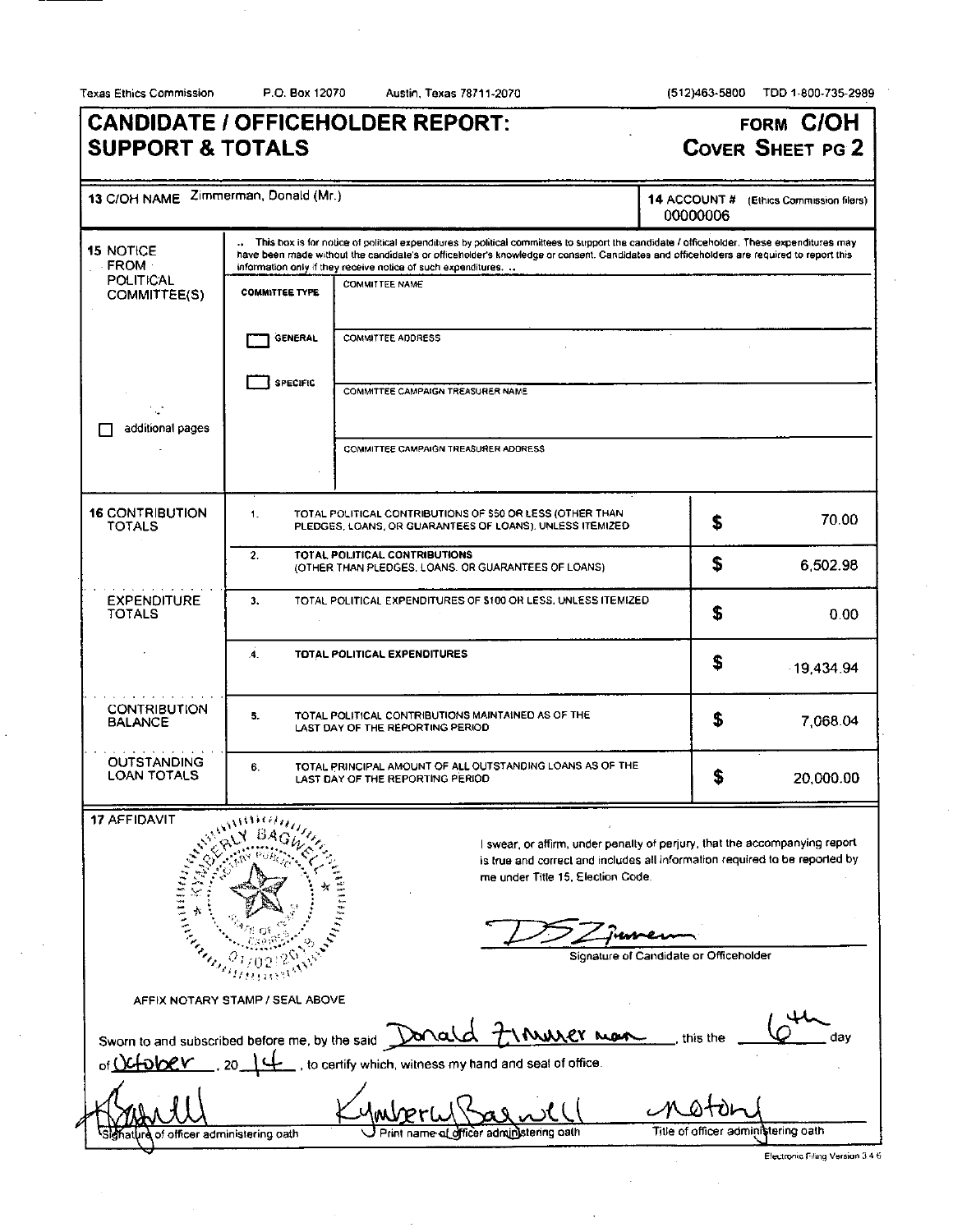SCHEDULE A

|                  | The Instruction Guine explains how to complete this form.                                                    |                                            | 1 PAGE #                            | Schedule: 1/7_Report: 3/18                               |  |  |
|------------------|--------------------------------------------------------------------------------------------------------------|--------------------------------------------|-------------------------------------|----------------------------------------------------------|--|--|
| 2<br>FILER NAME  | Zimmerman, Donald (Mr.)                                                                                      |                                            | 3 ACCOUNT#<br>00000006              | (Ethics Commission filers)                               |  |  |
| 4<br>Date        | 5 Full name of contributor □ out-of-state PAC (ID#<br>Anderson, Mary (Mrs.)                                  |                                            | 7<br>Amount of<br>contribution (\$) | 8<br>In-kind contribution<br>description (if applicable) |  |  |
| 08/26/2014       | and and a strained<br>6 Contributor address;<br>City; State; Zip Code<br>5019 Placid Pl.<br>Austin, TX 78731 |                                            | \$40.00                             |                                                          |  |  |
|                  |                                                                                                              |                                            |                                     | (If travel outside of Texas, complete Schedule T)        |  |  |
| 9.<br>Accountant | Principal occupation / Job title (See Instructions)                                                          | 10 Employer (See Instructions)<br>Self     |                                     |                                                          |  |  |
| Date             | Full name of contributor<br>□ out-of-state PAC (ID#______________)<br>Archer, Diane (Ms.)                    |                                            | Amount of<br>contribution (\$)      | In-kind contribution<br>description (if applicable)      |  |  |
| 09/12/2014       | Contributor address;<br>City; State; Zip Code<br>9518 Topridge Dr.<br>Apt. 37                                |                                            | \$100.00                            |                                                          |  |  |
|                  | Austin, TX 78750                                                                                             |                                            |                                     |                                                          |  |  |
|                  | Principal occupation / Job title (See Instructions)                                                          |                                            |                                     | (If travel outside of Texas, complete Schedule T) [      |  |  |
| Retired          |                                                                                                              | Employer (See Instructions)<br>Retired     |                                     |                                                          |  |  |
| Date             | Full name of contributor   out-of-state PAC (ID#<br>Arnold, Gaye (Mrs.)                                      |                                            | Amount of<br>contribution (\$)      | In-kind contribution<br>description (if applicable)      |  |  |
| 09/20/2014       | Contributor address:<br>City; State; Zip Code<br>9603 Vista View Dr<br>Austin, TX 78750                      |                                            | \$30.00                             |                                                          |  |  |
|                  |                                                                                                              |                                            |                                     | (If travel outside of Texas, complete Schedule T)        |  |  |
| Retired          | Principal occupation / Job title (See Instructions)                                                          | Employer (See Instructions)<br>Retired     |                                     |                                                          |  |  |
| Date             | Out-of-slate PAC (ID#<br>Full name of contributor<br>Bernstein, Matthew (Mr.)                                |                                            | Amount of<br>contribution (\$)      | In-kind contribution<br>description (if applicable)      |  |  |
| 09/18/2014       | Contributor address:<br>City; State; Zip Code<br>4751 Aftonshire Dr.<br>Unit 4                               |                                            | \$25.00                             |                                                          |  |  |
|                  | Houston, TX 77027                                                                                            |                                            |                                     | (If travel outside of Texas, complete Schedule T)        |  |  |
| Engineer         | Principal occupation / Job title (See Instructions)                                                          | Employer (See Instructions)<br>Seaone      |                                     |                                                          |  |  |
| Date             | Full name of contributor   out-of-state PAC (ID#<br>Berry, David (Dr.)                                       |                                            | Amount of<br>contribution (\$)      | In-kind contribution<br>description (if applicable)      |  |  |
| 09/27/2014       | City: State; Zip Code<br>Contributor address:<br>6500 N. Mopac<br>Bld 1, Ste. 1205<br>Austin, TX 78731       |                                            | \$350.00                            |                                                          |  |  |
|                  |                                                                                                              |                                            |                                     | (If travel outside of Texas, complete Schedule T) [      |  |  |
| Physician        | Principal occupation / Job title (See Instructions)                                                          | <b>Employer (See Instructions)</b><br>Self |                                     |                                                          |  |  |
|                  |                                                                                                              |                                            |                                     | Electronic Filing Version 3.4.6                          |  |  |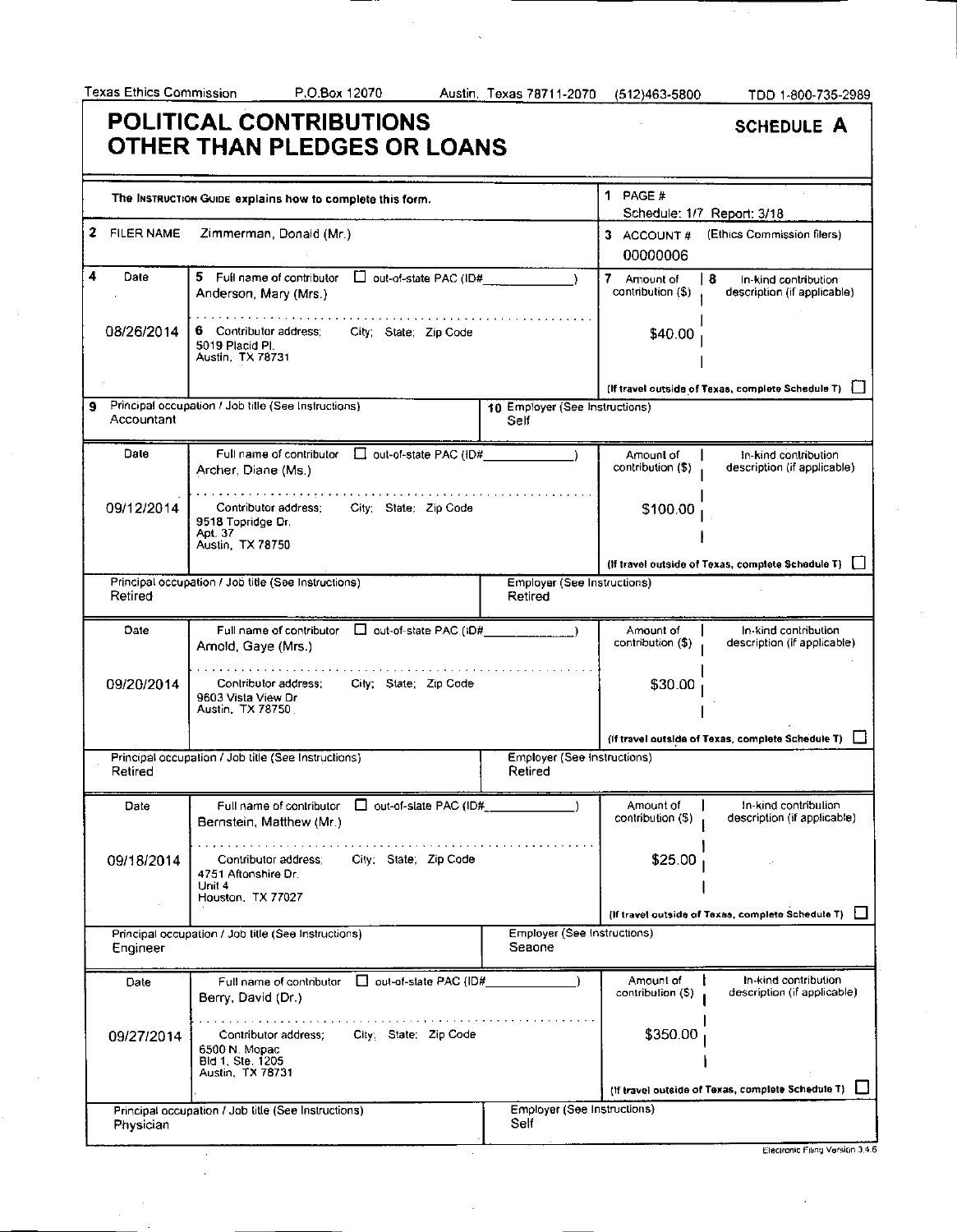SCHEDULE A

# **POLITICAL CONTRIBUTIONS OTHER THAN PLEDGES OR LOANS**

|   |                       | The Instruction Guide explains how to complete this form.                                      |                                            | 1 PAGE $#$                       | Schedule: 2/7 Report: 4/18                                 |  |
|---|-----------------------|------------------------------------------------------------------------------------------------|--------------------------------------------|----------------------------------|------------------------------------------------------------|--|
| 2 | <b>FILER NAME</b>     | Zimmerman, Donald (Mr.)                                                                        |                                            | 3 ACCOUNT#<br>00000006           | (Ethics Commission filers)                                 |  |
| 4 | Date                  | 5<br>Full name of contributor $\Box$ out-of-state PAC (ID#<br>Burke, Edward (Mr.)              |                                            | 7 Amount of<br>contribution (\$) | l 8<br>In-kind contribution<br>description (if applicable) |  |
|   | 09/19/2014            | 6 Contributor address;<br>City: State, Zip Code<br>11311 Pickfair<br>Austin, TX 78750          |                                            | \$100.00                         |                                                            |  |
|   |                       |                                                                                                |                                            |                                  | (If travel outside of Texas, complete Schedule T)          |  |
|   | Engineer              | Principal occupation / Job title (See Instructions)                                            | 10 Employer (See Instructions)<br>Retired  |                                  |                                                            |  |
|   | Date                  | Full name of contributor $\Box$ out-of-state PAC (ID#<br>Capriglione, Giovanni (Mr.)           |                                            | Amount of<br>contribution (\$)   | In-kind contribution<br>description (if applicable)        |  |
|   | 08/30/2014            | Contributor address:<br>City: State: Zip Code<br>1352 Ten Bar Trail<br>Southlake, TX 76092     |                                            | \$150.98                         |                                                            |  |
|   |                       |                                                                                                |                                            |                                  |                                                            |  |
|   |                       | Principal occupation / Job title (See Instructions)                                            | Employer (See Instructions)                |                                  | (If travel outside of Texas, complete Schedule T)          |  |
|   | <b>Private Equity</b> |                                                                                                | Self                                       |                                  |                                                            |  |
|   | Date                  | Full name of contributor   out-of-state PAC (ID#<br>Countie, Kevin (Mr.)                       |                                            | Amount of<br>contribution (\$)   | In-kind contribution<br>description (if applicable)        |  |
|   | 09/28/2014            | City; State, Zip Code<br>Contributor address,<br>10300 Ember Glenn Dr.<br>Austin, TX 78726     |                                            | \$100.00                         |                                                            |  |
|   |                       |                                                                                                |                                            |                                  | (if travel outside of Texas, complete Schedule T) [        |  |
|   | Senior Intel. Analyst | Principal occupation / Job title (See Instructions)                                            | Employer (See Instructions)<br>DOJ/DEA     |                                  |                                                            |  |
|   | Date                  | Out-of-state PAC (ID#<br>Full name of contributor<br>Evans, Charles (Mr.)                      |                                            | Amount of<br>contribution (S)    | In-kind contribution<br>description (if applicable)        |  |
|   | 09/26/2014            | City: State: Zip Code<br>Contributor address:<br>10604 Glass Mountain Trl.<br>Austin, TX 78750 |                                            | \$30.00                          |                                                            |  |
|   |                       |                                                                                                |                                            |                                  | (If travel outside of Texas, complete Schedule T)          |  |
|   | Engineer              | Principal occupation / Job title (See Instructions)                                            | Employer (See Instructions)<br>Retired     |                                  |                                                            |  |
|   | Date                  | □ out-of-state PAC (ID#<br>Full name of contributor<br>Evans, Renabeth (Ms.)                   |                                            | Amount of<br>contribution (\$)   | In-kind contribution<br>description (if applicable)        |  |
|   | 09/10/2014            | City; State; Zip Code<br>Contributor address;<br>3709 Skyridge<br>San Antonio, TX 78210        |                                            | \$350.00                         |                                                            |  |
|   |                       |                                                                                                |                                            |                                  | (If travel outside of Texas, complete Schedule T)          |  |
|   | Retired               | Principal occupation / Job title (See Instructions)                                            | <b>Employer (See Instructions)</b><br>Self |                                  |                                                            |  |
|   |                       |                                                                                                |                                            |                                  | Electronic Filing Version 3.4.6                            |  |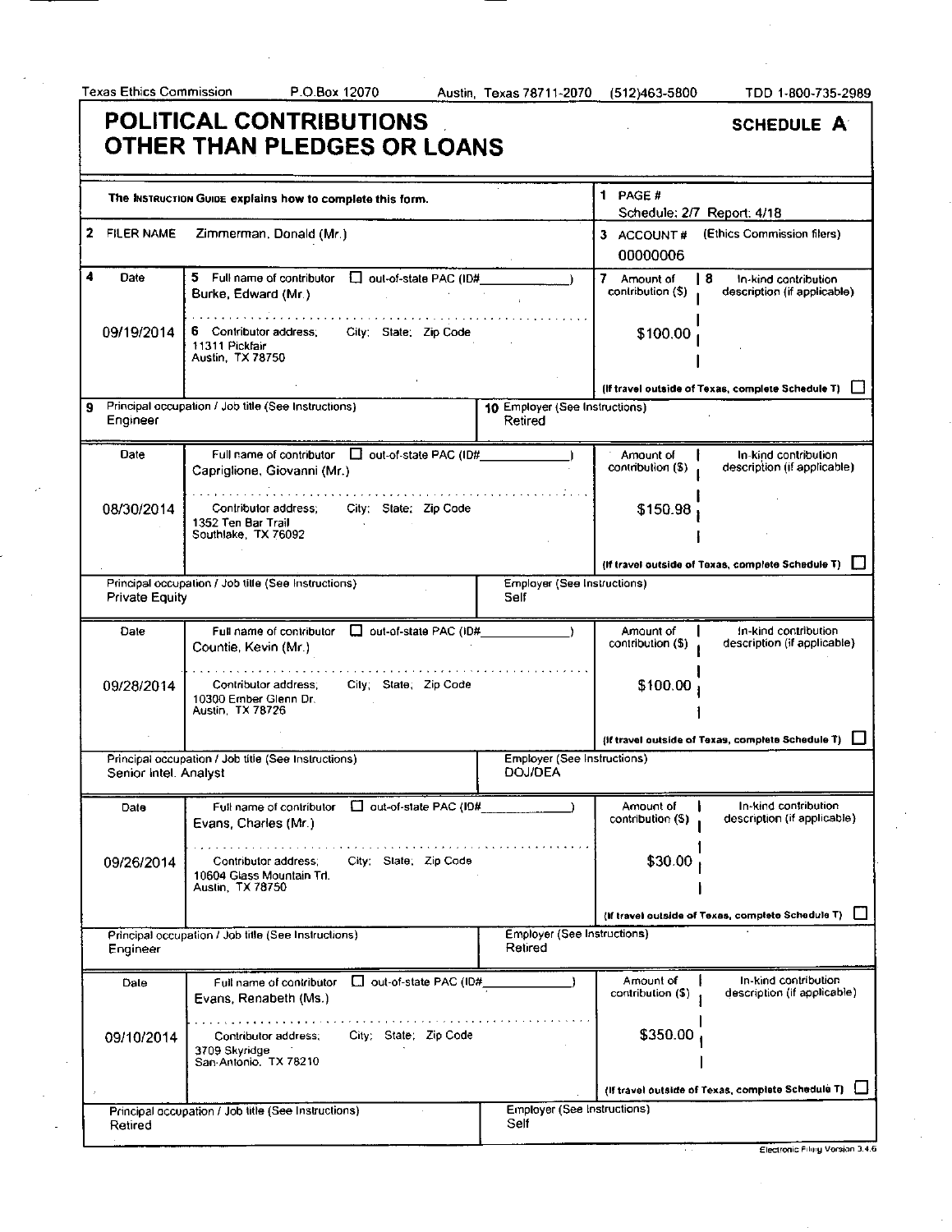| <b>SCHEDULE A</b> |  |
|-------------------|--|
|-------------------|--|

|   |                               | The INSTRUCTION GUIDE explains how to complete this form.                                 |                                              | 1 PAGE #                           | Schedule: 3/7 Report: 5/18                                  |
|---|-------------------------------|-------------------------------------------------------------------------------------------|----------------------------------------------|------------------------------------|-------------------------------------------------------------|
| 2 | <b>FILER NAME</b>             | Zimmerman, Donald (Mr.)                                                                   |                                              | 3 ACCOUNT#<br>00000006             | (Ethics Commission filers)                                  |
| 4 | Date                          | 5 Full name of contributor<br>Jout-of-state PAC (ID#<br>Foster, Lynn (Mr.)                |                                              | 7 Amount of<br>contribution (\$)   | I 8.<br>In-kind contribution<br>description (if applicable) |
|   | 09/25/2014                    | 6 Contributor address;<br>City; State; Zip Code<br>12008 Saxony Ln.<br>Austin, TX 78727   |                                              | \$50.00                            |                                                             |
|   |                               |                                                                                           |                                              |                                    | (if travel outside of Texas, complete Schedule T)           |
|   | Mediation Liason              | Principal occupation / Job title (See Instructions)                                       | 10 Employer (See Instructions)<br>Concentrix |                                    |                                                             |
|   | Date                          | Full name of contributor<br>out-of-state PAC (ID#<br>Hair, Rick (Mr.)                     |                                              | Amount of I<br>contribution (\$)   | In-kind contribution<br>description (if applicable)         |
|   | 09/03/2014                    | City; State; Zip Code<br>Contributor address:<br>11602 Birchbark Tri.<br>Austin, TX 78750 |                                              | \$60.00                            |                                                             |
|   |                               |                                                                                           |                                              |                                    | (If travel outside of Texas, complete Schedule T)           |
|   |                               | Principal occupation / Job title (See Instructions)                                       | Employer (See Instructions)                  |                                    |                                                             |
|   | <b>Operations Manager</b>     |                                                                                           | Arganteal Corp                               |                                    |                                                             |
|   |                               |                                                                                           |                                              |                                    |                                                             |
|   | Date                          | Full name of contributor G out-of-state PAC (ID#___________<br>Jameson, Diana (Ms.)       |                                              | Amount of<br>contribution (\$)     | In-kind contribution<br>description (if applicable)         |
|   | 09/27/2014                    | Contributor address;<br>City; State; Zip Code                                             |                                              | \$200.00                           |                                                             |
|   |                               | 11610 Swan Drive<br>Austin, TX 78750                                                      |                                              |                                    |                                                             |
|   |                               |                                                                                           |                                              |                                    |                                                             |
|   |                               |                                                                                           |                                              |                                    | (If travel outside of Texas, complete Schedule T)           |
|   | Retired                       | Principal occupation / Job title (See Instructions)                                       | Employer (See Instructions)<br>Retired       |                                    |                                                             |
|   | Date                          | out-of-state PAC (ID#<br>Full name of contributor<br>Lowry, Steve (Mr.)                   |                                              | Amount of<br>contribution (\$)     | In-kind contribution<br>description (if applicable)         |
|   | 09/27/2014                    | City; State; Zip Code<br>Contributor address:<br>10311 Kariba Cv.<br>Austin, TX 78726     |                                              | \$200.00                           |                                                             |
|   |                               |                                                                                           |                                              |                                    | (If travel outside of Texas, complete Schedule T)           |
|   |                               |                                                                                           |                                              |                                    |                                                             |
|   | Vice Pres.                    | Principal occupation / Job title (See Instructions)                                       | Employer (See Instructions)<br><b>HNTB</b>   |                                    |                                                             |
|   | Date                          | out-of-state PAC (ID#<br>Full name of contributor<br>Martin, Paul (Mr.)                   |                                              | Amount of<br>contribution (\$)     | In-kind contribution<br>description (if applicable)         |
|   | 09/25/2014                    | City; State; Zip Code<br>Contributor address:<br>8905 Marybank Dr.<br>Austin, TX 78750    |                                              | \$350.00                           |                                                             |
|   |                               |                                                                                           |                                              |                                    | (If travel outside of Texas, complete Schedule T)           |
|   |                               |                                                                                           |                                              |                                    |                                                             |
|   | <b>State Affairs Director</b> | Principal occupation / Job title (See Instructions)                                       | Employer (See Instructions)                  | National Assoc, of Mutual Ins. Co. |                                                             |

Electronic Filing Vorsion 3.4.6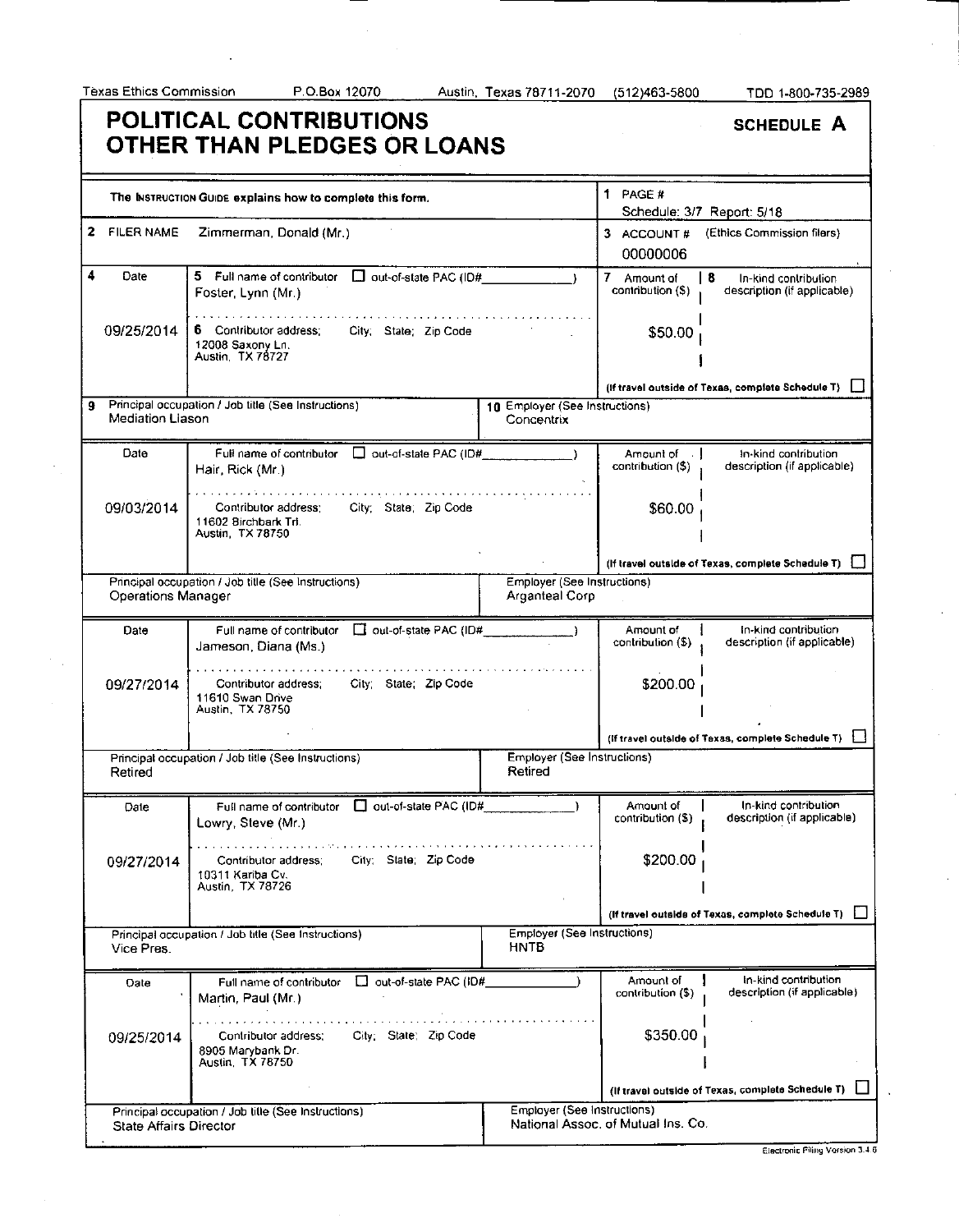SCHEDULE A

# **POLITICAL CONTRIBUTIONS OTHER THAN PLEDGES OR LOANS**

|      |                           | The INSTRUCTION GUIDE explains how to complete this form.                                                        |                                                      | 1 PAGE #                            | Schedule: 4/7 Report: 6/18                                 |  |
|------|---------------------------|------------------------------------------------------------------------------------------------------------------|------------------------------------------------------|-------------------------------------|------------------------------------------------------------|--|
|      | <b>FILER NAME</b>         | Zimmerman, Donald (Mr.)                                                                                          |                                                      | 3 ACCOUNT#<br>00000006              | (Ethics Commission filers)                                 |  |
| Date |                           | 5 Full name of contributor I out-of-state PAC (ID#<br>Mason, Mel (Mr.)                                           |                                                      | 7<br>Amount of<br>contribution (\$) | I 8<br>In-kind contribution<br>description (if applicable) |  |
|      | 09/09/2014                | Contributor address;<br>City; State; Zip Code<br>4526 Highland Terrace<br>Austin, TX 78731                       |                                                      | \$40.00                             |                                                            |  |
|      |                           |                                                                                                                  |                                                      |                                     | (If travel outside of Texas, complete Schedule T) [        |  |
|      | Contractor                | Principal occupation / Job title (See Instructions)                                                              | 10 Employer (See Instructions)<br>Self               |                                     |                                                            |  |
| Date |                           | Full name of contributor   out-of-state PAC (ID#__________<br>McCall, Brian (Mr.)                                |                                                      | Amount of<br>contribution (\$)      | In-kind contribution<br>description (if applicable)        |  |
|      | 08/20/2014                | Contributor address;<br>City; State: Zip Code<br>678 Rosewood<br>Austin, TX 78006                                |                                                      | \$150.00                            |                                                            |  |
|      |                           |                                                                                                                  |                                                      |                                     | (if travel outside of Texas, complete Schedule T)          |  |
|      | Businessman               | Principal occupation / Job title (See Instructions)                                                              | Employer (See Instructions)<br>Self                  |                                     |                                                            |  |
| Date |                           | out-of-state PAC (ID#<br>Full name of contributor<br>Menke, Katharine (Ms.)                                      |                                                      | Amount of<br>contribution (\$)      | In-kind contribution<br>description (if applicable)        |  |
|      | 09/25/2014                | Contributor address;<br>City; State; Zip Code<br>5505 Shoalwood<br>Austin TX 78756                               |                                                      | \$30.00                             |                                                            |  |
|      |                           |                                                                                                                  |                                                      |                                     | (If travel outside of Texas, complete Schedule T) [        |  |
|      | <b>Research Associate</b> | Principal occupation / Job title (See Instructions)                                                              | <b>Employer (See Instructions)</b><br>Univ: of Texas |                                     |                                                            |  |
| Date |                           | $\Box$ out-of-state PAC (ID#_____________)<br>Full name of contributor<br>Michael, Benaglio (Mr.)                |                                                      | Amount of<br>contribution (\$)      | In-kind contribution<br>description (if applicable)        |  |
|      | 09/23/2014                | . <i>. . . .</i><br>City; State: Zip Code<br>Contributor address;<br>11419 Sierra Blanca St.<br>Austin, TX 78726 |                                                      | \$150.00                            |                                                            |  |
|      |                           |                                                                                                                  |                                                      |                                     | (If travel outside of Texas, complete Schedule T)          |  |
|      | <b>Business Appraiser</b> | Principal occupation / Job title (See Instructions)                                                              | Employer (See Instructions)<br>Benagio Group LLC     |                                     |                                                            |  |
|      | Date                      | out-of-state PAC (ID#<br>Full name of contributor<br>Miller, Timothy (Mr.)                                       |                                                      | Amount of<br>contribution (S)       | In-kind contribution<br>description (if applicable)        |  |
|      | 09/04/2014                | City, State; Zip Code<br>Contributor address;<br>10222 Prism<br>Austin, TX 78726                                 |                                                      | \$350.00                            |                                                            |  |
|      |                           |                                                                                                                  |                                                      |                                     | (if travel outside of Texas, complete Schedule T)          |  |
|      | Manager                   | Principal occupation / Job title (See Instructions)                                                              | Employer (See Instructions)<br>Retired               |                                     |                                                            |  |
|      |                           |                                                                                                                  |                                                      |                                     | Electronic Filing Varsion 3.4.6                            |  |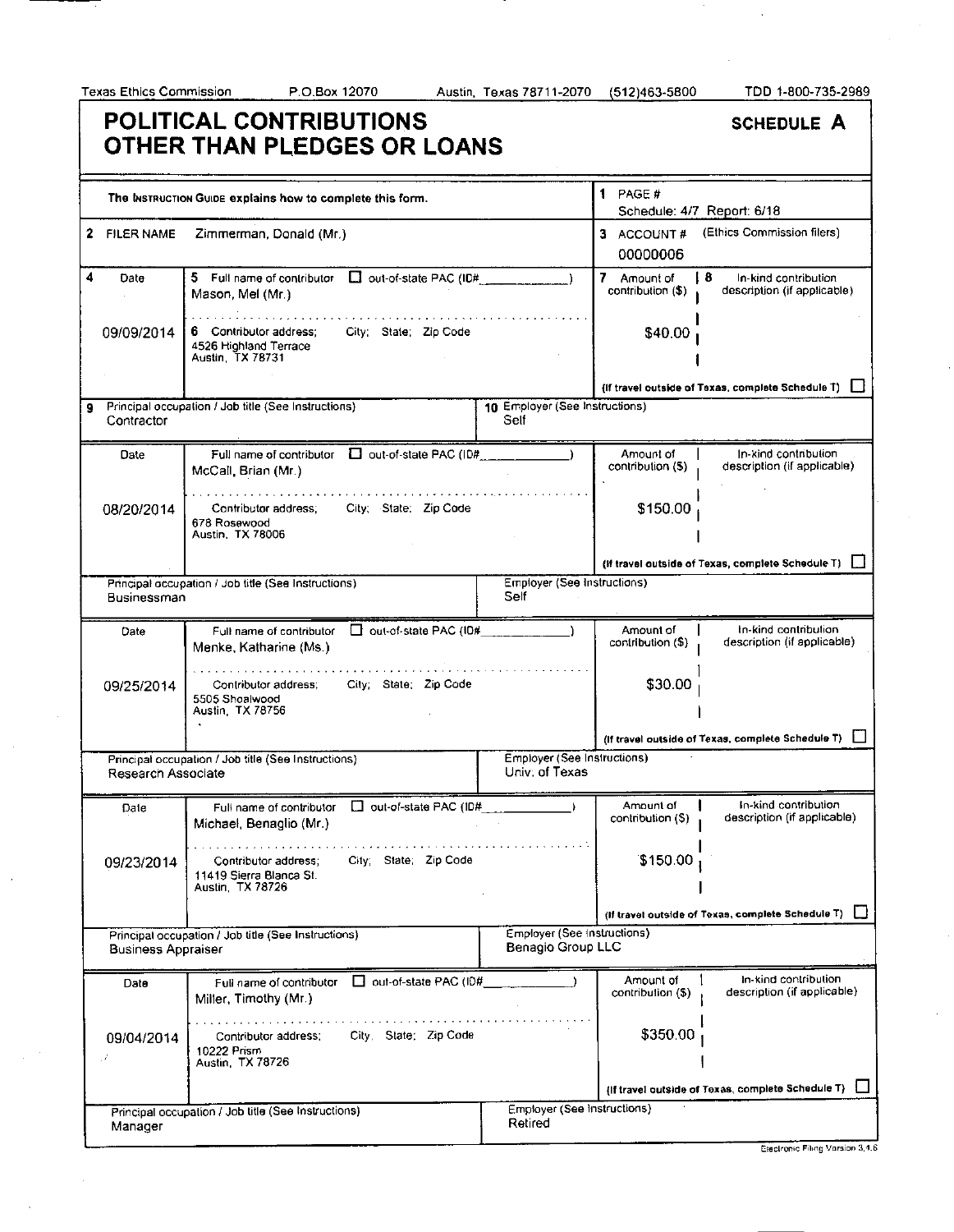|  | <b>SCHEDULE A</b> |  |
|--|-------------------|--|

|                        | The INSTRUCTION GUIDE explains how to complete this form.                                 |                                           | 1 PAGE#                          | Schedule: 5/7 Report: 7/18                                        |
|------------------------|-------------------------------------------------------------------------------------------|-------------------------------------------|----------------------------------|-------------------------------------------------------------------|
| 2<br><b>FILER NAME</b> | Zimmerman, Donald (Mr.)                                                                   |                                           | 3 ACCOUNT#<br>00000006           | (Ethics Commission filers)                                        |
| 4<br>Date              | 5 Full name of contributor   out-of-state PAC (ID#<br>Nagel, Leroy (Mr.)                  |                                           | 7 Amount of<br>contribution (\$) | 18<br>In-kind contribution<br>description (if applicable)         |
| 09/24/2014             | 6 Contributor address:<br>City; State: Zip Code<br>9920 Bundoran Dr.<br>Austin, TX 78717  |                                           | \$100.00                         |                                                                   |
|                        |                                                                                           |                                           |                                  | (if travel outside of Texas, complete Schedule T)                 |
| 9<br>Retired           | Principal occupation / Job title (See Instructions)                                       | 10 Employer (See Instructions)<br>Retired |                                  |                                                                   |
| Date                   | Full name of contributor<br>$\Box$ out-of-state PAC (ID#<br>Nisbett, Reggie (Mr.)         |                                           | Amount of<br>contribution (\$)   | In-kind contribution<br>description (if applicable)               |
| 08/21/2014             | Contributor address;<br>City; State; Zip Code<br>10805 Chestnut Ridge<br>Austin, TX 78726 |                                           | \$60.00                          |                                                                   |
|                        |                                                                                           |                                           |                                  | (If travel outside of Texas, complete Schedule T)                 |
|                        | Principal occupation / Job title (See Instructions)                                       | Employer (See Instructions)               |                                  |                                                                   |
| <b>Businessman</b>     |                                                                                           | Self                                      |                                  |                                                                   |
| Date                   | Full name of contributor   out-of-state PAC (ID#<br>Ocker, Matt (Mr.)                     |                                           | Amount of<br>contribution (\$)   | In-kind contribution<br>description (if applicable)               |
| 09/14/2014             | Contributor address;<br>City; State; Zip Code<br>2307 FM 2615<br>Victoria, TX 77905       |                                           | \$350.00                         |                                                                   |
|                        |                                                                                           |                                           |                                  | (If travel outside of Texas, complete Schedule T)                 |
| Attorney               | Principal occupation / Job title (See Instructions)                                       | Employer (See Instructions)<br>Self       |                                  |                                                                   |
| Date                   | Full name of contributor   out-of-state PAC (ID#<br>Petronis, Joe (Mr.)                   |                                           | Amount of<br>contribution (\$)   | In-kind contribution<br>description (if applicable)               |
| 09/03/2014             | City; State; Zip Code<br>Contributor address;<br>14602 Sandy Side Dr.<br>Austin, TX 78728 |                                           | \$350.00                         |                                                                   |
|                        |                                                                                           |                                           |                                  | (If travel outside of Texas, complete Schedule T)<br>$\mathbf{1}$ |
| Project Manager        | Principal occupation / Job title (See Instructions)                                       | Employer (See Instructions)<br>Self       |                                  |                                                                   |
| Date                   | out-of-state PAC (ID#<br>Full name of contributor<br>Petronis, Mary (Mr.)                 |                                           | Amount of<br>contribution (\$)   | In-kind contribution<br>description (if applicable)               |
| 08/20/2014             | City; State; Zip Code<br>Contributor address;<br>14602 Sandy Side Dr.<br>Austin, TX 78728 |                                           | \$350.00                         |                                                                   |
|                        |                                                                                           |                                           |                                  | (If travel outside of Texas, complete Schedule T)                 |
|                        | Principal occupation / Job title (See Instructions)                                       | Employer (See Instructions)               |                                  |                                                                   |
| Teacher.               |                                                                                           | Pflugerville ISD                          |                                  |                                                                   |

Eieclronic Filing Version 3.4 6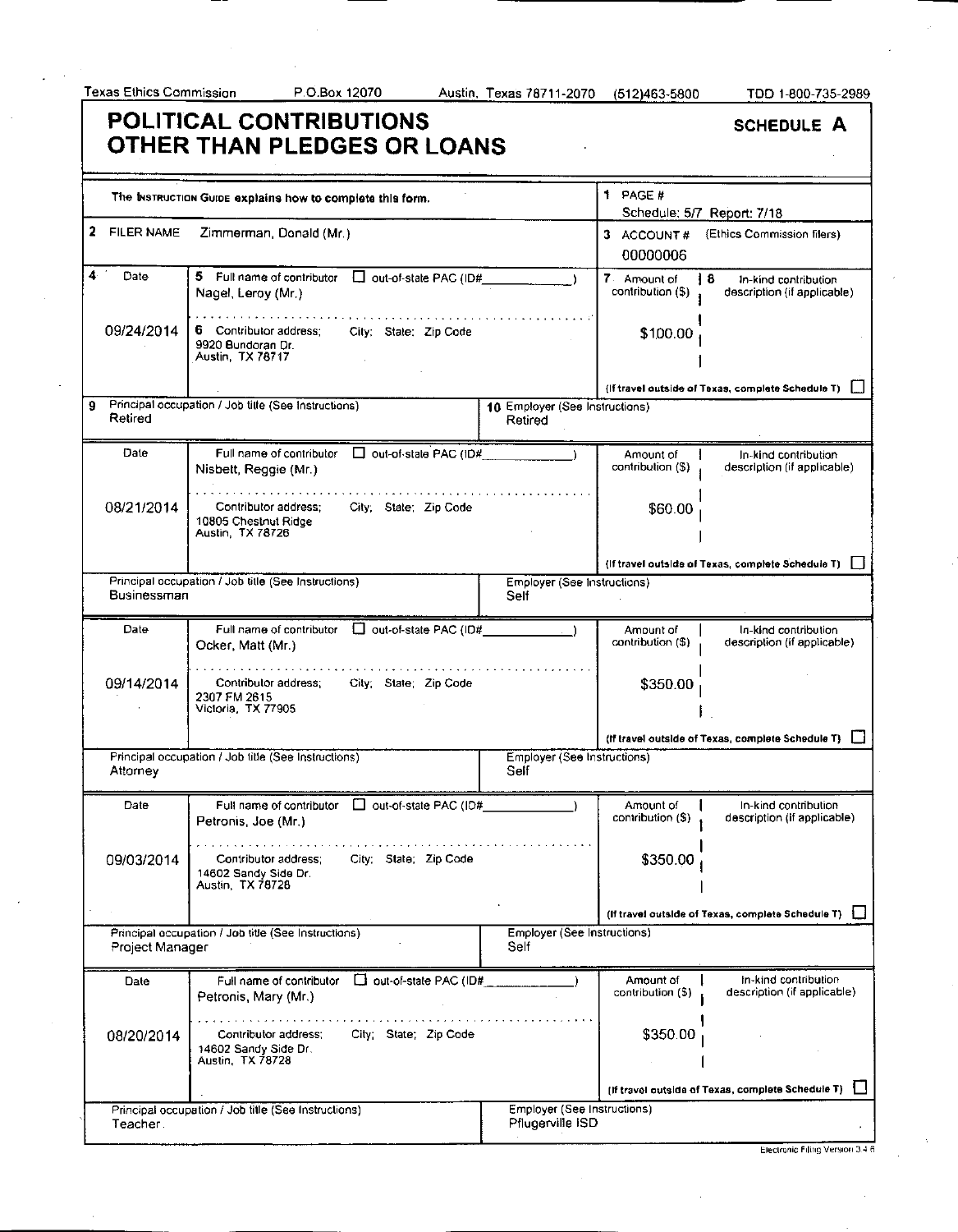$\ddot{\phantom{a}}$ 

SCHEDULE A

 $\bar{\mathcal{A}}$ 

### **POLITICAL CONTRIBUTIONS OTHER THAN PLEDGES OR LOANS**

|   |                   | The INSTRUCTION GUIDE explains how to complete this form.                                     |                                               | $1$ PAGE#                           | Schedule: 6/7 Report: 8/18                                 |
|---|-------------------|-----------------------------------------------------------------------------------------------|-----------------------------------------------|-------------------------------------|------------------------------------------------------------|
| 2 | <b>FILER NAME</b> | Zimmerman, Donald (Mr.)                                                                       |                                               | 3 ACCOUNT#<br>00000006              | (Ethics Commission filers)                                 |
|   | Date              | 5 Full name of contributor $\Box$ out-of-state PAC (ID#<br>Pool, Joe (Mr.)                    |                                               | 7<br>Amount of<br>contribution (\$) | I 8<br>In-kind contribution<br>description (if applicable) |
|   | 09/14/2014        | City: State; Zip Code<br>Contributor address:<br>3800 Creek Rd.<br>Dripping Springs, TX 78620 |                                               | \$50.00                             |                                                            |
|   |                   |                                                                                               |                                               |                                     | (if travel outside of Texas, complete Schedule T)          |
|   | Attorney          | Principal occupation / Job title (See Instructions)                                           | 10 Employer (See Instructions)<br>Self        |                                     |                                                            |
|   | Date              | Full name of contributor   out-of-state PAC (ID#<br>Ring, Harvey (Mr.)                        |                                               | Amount of<br>contribution (\$)      | In-kind contribution<br>description (if applicable)        |
|   | 08/21/2014        | Contributor address;<br>City: State: Zip Code<br>66 Pascal Lane<br>Austin, TX 78746           |                                               | \$350.00                            |                                                            |
|   |                   |                                                                                               |                                               |                                     | (If travel outside of Texas, complete Schedule T)          |
|   | Investor          | Principal occupation / Job title (See Instructions)                                           | Employer (See Instructions)<br>Retired        |                                     |                                                            |
|   | Date              | $\Box$ out-of-state PAC (ID#<br>Full name of contributor<br>Skaggs, Betty (Mr.)               |                                               | Amount of<br>contribution (\$)      | In-kind contribution<br>description (if applicable)        |
|   | 07/25/2014        | Contributor address;<br>City State Zip Code<br>4700 Toreador Dr.<br>Austin, TX 78746          |                                               | \$350.00                            |                                                            |
|   |                   |                                                                                               |                                               |                                     | (If travel outside of Texas, complete Schedule T)          |
|   |                   | Principal occupation / Job title (See Instructions)                                           | Employer (See Instructions)                   |                                     |                                                            |
|   | Retired           |                                                                                               | Retired                                       |                                     |                                                            |
|   | Date              | Full name of contributor   out-of-state PAC (ID#<br>Skaggs, James (Mr.)                       |                                               | Amount of<br>contribution (\$)      | In-kind contribution<br>description (if applicable)        |
|   | 07/25/2014        | City: State: Zip Code<br>Contributor address;<br>4700 Toreador Dr.<br>Austin, TX 78746        |                                               | \$350.00                            |                                                            |
|   |                   |                                                                                               |                                               |                                     | (If travel outside of Texas, complete Schedule T)          |
|   | Engineer          | Principal occupation / Job title (See Instructions)                                           | <b>Employer (See Instructions)</b><br>Retired |                                     |                                                            |
|   | Date              | □ out-of-state PAC (ID#<br>Full name of contributor<br>Stoppenhagen, Craig (Mr.)              |                                               | Amount of<br>contribution (\$)      | In-kind contribution<br>description (if applicable)        |
|   | 09/26/2014        | City: State: Zip Code<br>Contributor address;<br>101 Bartley Dr.<br>Georgetown, TX 78628      |                                               | \$200.00                            |                                                            |
|   |                   |                                                                                               |                                               |                                     | (If travel outside of Texas, complete Schedule T)          |
|   |                   | Principal occupation / Job title (See Instructions)                                           | <b>Employer (See Instructions)</b>            |                                     |                                                            |
|   | Sales             |                                                                                               | Schneider Electric                            |                                     |                                                            |

Electronic Filing Version 3.4,6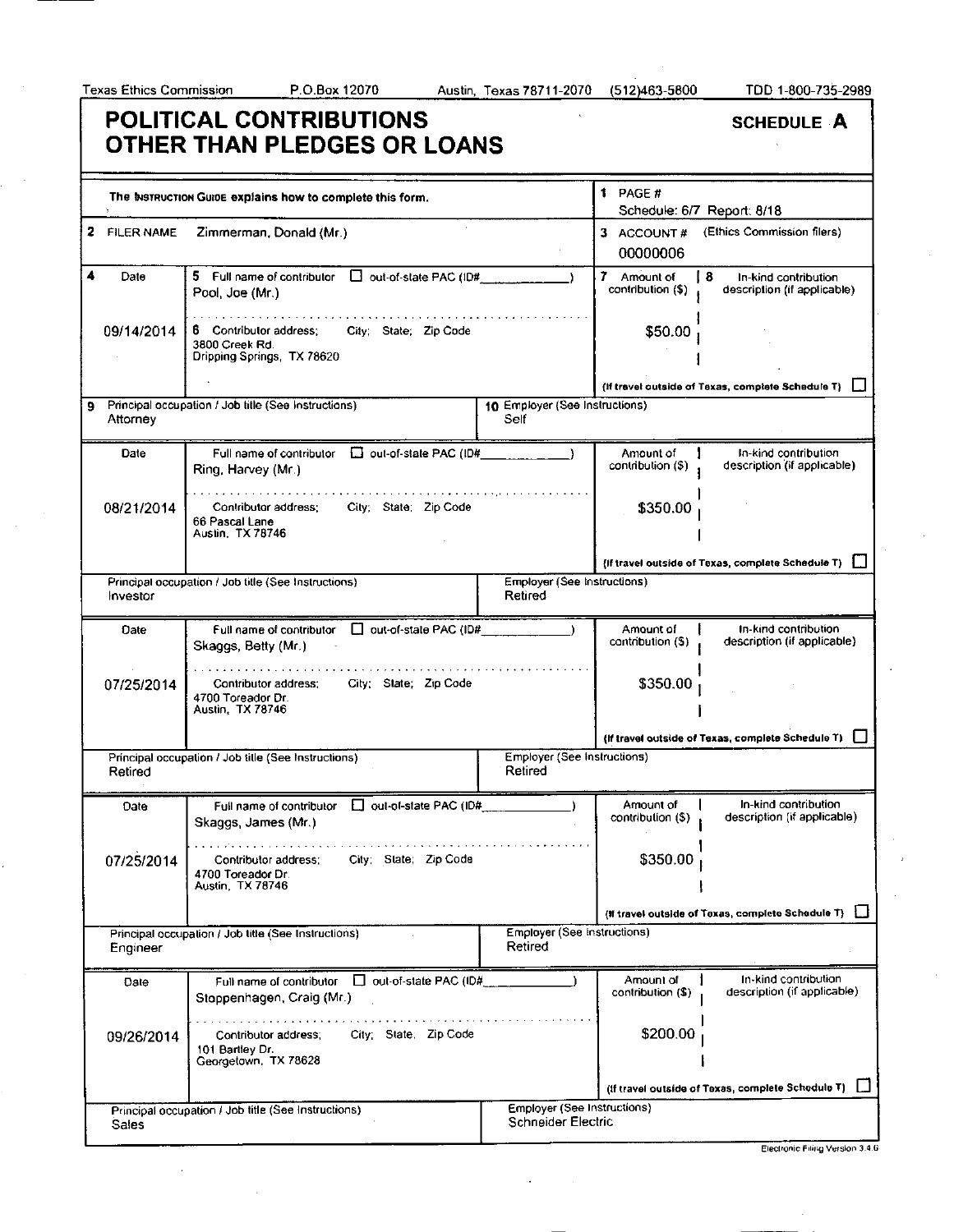SCHEDULE A

|                                                                                  | The INSTRUCTION GUIDE explains how to complete this form.                                    |                                                       | 1 PAGE $#$                          |                                                                           |  |  |
|----------------------------------------------------------------------------------|----------------------------------------------------------------------------------------------|-------------------------------------------------------|-------------------------------------|---------------------------------------------------------------------------|--|--|
|                                                                                  |                                                                                              |                                                       |                                     | Schedule: 7/7 Report: 9/18                                                |  |  |
| 2<br><b>FILER NAME</b>                                                           | Zimmerman, Donald (Mr.)                                                                      |                                                       | 3 ACCOUNT#<br>00000006              | (Ethics Commission filers)                                                |  |  |
| Date                                                                             | 5 Full name of contributor<br>O out-of-state PAC (ID#<br>Sulilvan, John (Mr.)                |                                                       | 7<br>Amount of<br>contribution (\$) | 8<br>In-kind contribution<br>description (if applicable)                  |  |  |
| 09/27/2014                                                                       | Contributor address:<br>City: State, Zip Code<br>10601 Cranford Court<br>Austin, TX 78726    |                                                       | \$350.00                            |                                                                           |  |  |
|                                                                                  |                                                                                              |                                                       |                                     | (If travel outside of Texas, complete Schedule T)                         |  |  |
| 9<br>Engineer                                                                    | Principal occupation / Job title (See Instructions)                                          | 10 Employer (See Instructions)<br><b>BMC Software</b> |                                     |                                                                           |  |  |
| <b>Dale</b>                                                                      | Full name of contributor<br>Out-of-state PAC (ID#____________<br>Zimmerman, Billie (Ms.)     |                                                       | Amount of<br>contribution (\$)      | In-kind contribution<br>description (if applicable)                       |  |  |
| 09/10/2014                                                                       | Contributor address:<br>City; State; Zip Code<br>4018 Skylark<br>San Antonio, TX 78210       |                                                       | \$350.00                            |                                                                           |  |  |
|                                                                                  |                                                                                              |                                                       |                                     | (If travel outside of Texas, complete Schedule T)                         |  |  |
| Principal occupation / Job title (See Instructions)<br><b>Real Estate Broker</b> |                                                                                              | <b>Employer (See Instructions)</b><br>Self            |                                     |                                                                           |  |  |
| Date                                                                             | Full name of contributor   out-of-state PAC (ID#<br>Zimmerman, Don (Mr.)                     |                                                       | Amount of<br>contribution (\$)      | In-kind contribution<br>description (if applicable)                       |  |  |
| 08/08/2014                                                                       | City; State; Zip Code<br>Contributor address;<br>10901 Enchanted Rock<br>Austin, TX 78726    |                                                       | \$10.00                             |                                                                           |  |  |
|                                                                                  |                                                                                              |                                                       |                                     | (If travel outside of Texas, complete Schedule T)                         |  |  |
| Engineer                                                                         | Principal occupation / Job title (See Instructions)                                          | <b>Employer (See Instructions)</b><br>Self            |                                     |                                                                           |  |  |
| Date                                                                             | out-of-state PAC (ID#<br>Full name of contributor<br>Zimmerman, Don (Mr.)                    |                                                       | Amount of<br>contribution (S)       | In-kind contribution<br>description (if applicable)<br>VolP Phone Service |  |  |
| 09/01/2014                                                                       | Contributor address;<br>City; State; Zip Code<br>10901 Enchanted Rock Cv<br>Austin, TX 78726 |                                                       | \$57.00                             |                                                                           |  |  |
|                                                                                  |                                                                                              |                                                       |                                     | (If travel outside of Texas, complete Schedule T)                         |  |  |
|                                                                                  | Principal occupation / Job title (See Instructions)                                          | <b>Employer (See Instructions)</b>                    |                                     |                                                                           |  |  |
| Date                                                                             | out-of-state PAC (ID#<br>Full name of contributor<br>Zimmerman, John (Mr.)                   |                                                       | Amount of<br>contribution (\$)      | In-kind contribution<br>description (if applicable)                       |  |  |
| 09/17/2014                                                                       | City; State; Zip Code<br>Contributor address:<br>15400 Cotton Tail<br>San Antonio, TX 78255  |                                                       | \$300.00                            |                                                                           |  |  |
|                                                                                  |                                                                                              |                                                       |                                     | (If travel outside of Texas, complete Schedule T)                         |  |  |
| Investor                                                                         | Principal occupation / Job title (See Instructions)                                          | <b>Employer (See Instructions)</b><br>Self            |                                     |                                                                           |  |  |
|                                                                                  |                                                                                              |                                                       |                                     | Electronic Filing Version 3.4.6                                           |  |  |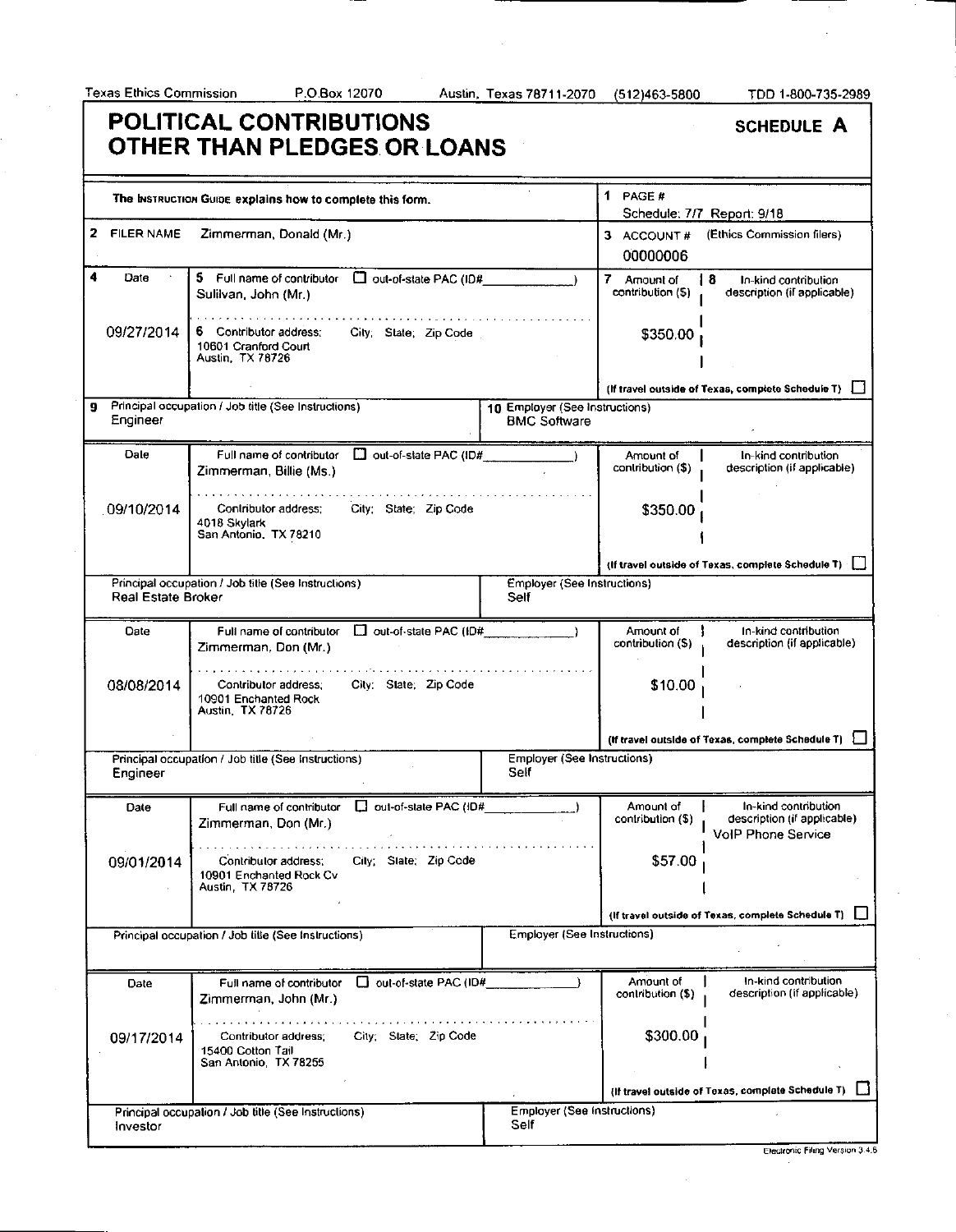÷

 $\bar{z}$ 

| <b>LOANS</b>                                                  |                                                                                         |                                                                       |                                        | <b>SCHEDULE E</b>                      |
|---------------------------------------------------------------|-----------------------------------------------------------------------------------------|-----------------------------------------------------------------------|----------------------------------------|----------------------------------------|
|                                                               | The INSTRUCTION GUIDE explains how to complete this form.                               |                                                                       | 1 PAGE#<br>Schedule: 1/1 Report: 10/18 |                                        |
| 2<br><b>FILER NAME</b><br>Zimmerman, Donald (Mr.)             |                                                                                         |                                                                       | 00000006                               | 3 ACCOUNT # (Ethics Commission filers) |
| 4                                                             | TOTAL OF UNITEMIZED LOANS:                                                              | つつつつつつ                                                                |                                        | \$                                     |
| 5 Date of loan<br>07/24/2014                                  | 7 Name of lender<br>Zimmerman, Don (Mr.)                                                |                                                                       |                                        | 9.<br>Loan Amount (\$)<br>\$10,000.00  |
| 6<br>Is lender a<br>financial Institution?                    | 8.<br>Lender address;<br>City,<br>State;<br>10901 Enchanted Rock Cv<br>Austin, TX 78726 | Zip Code                                                              |                                        | 10 Interest rate<br>$\Omega$           |
| No                                                            |                                                                                         |                                                                       |                                        | 11 Maturity date<br>12/31/2014         |
| Engineer                                                      | 12 Principal occupation / Job title (See Instructions)                                  | 13 Employer (See Instructions)<br>Self                                |                                        |                                        |
| 14 Description of Collateral<br>none<br>ſΧI                   |                                                                                         | 15 Check if personal funds were deposited into political account<br>⊠ |                                        |                                        |
| <b>16 GUARANTOR</b><br><b>INFORMATION</b><br>X not applicable | 17 Name of guarantor<br>18 Guarantor address; City;<br>State:                           | Zip Code                                                              |                                        | 19 Amount Guaranteed (\$)              |
| 20 Principal Occupation                                       |                                                                                         | 21 Employer                                                           |                                        |                                        |
| Date of loan<br>09/08/2014                                    | Name of lender<br>Zimmerman, Don (Mr.)                                                  | out-of-state PAC (ID#                                                 |                                        | Loan Amount (\$)<br>\$10,000.00        |
| is lender a<br>financial Institution?                         | Lender address:<br>City:<br>State:<br>10901 Enchanted Rock Cv                           | Zip Code                                                              |                                        | Interest rate<br>$\Omega$              |
| <b>No</b>                                                     | Austin, TX 78726                                                                        |                                                                       |                                        | Maturity date<br>12/31/2014            |
| Engineer                                                      | Principal occupation / Job little (See Instructions)                                    | Employer (See Instructions)<br>Self                                   |                                        |                                        |
| Description of Collateral<br>none<br>⊠                        |                                                                                         | Check if personal funds were deposited into political account<br>⊠    |                                        |                                        |
| <b>GUARANTOR</b><br><b>INFORMATION</b>                        | Name of guarantor                                                                       |                                                                       |                                        | Amount Guaranteed (\$)                 |
| $X$ not applicable                                            | Guarantor address: City:<br>State:                                                      | Zip Code                                                              |                                        |                                        |
| Principal Occupation                                          |                                                                                         | Employer                                                              |                                        |                                        |
|                                                               |                                                                                         |                                                                       |                                        |                                        |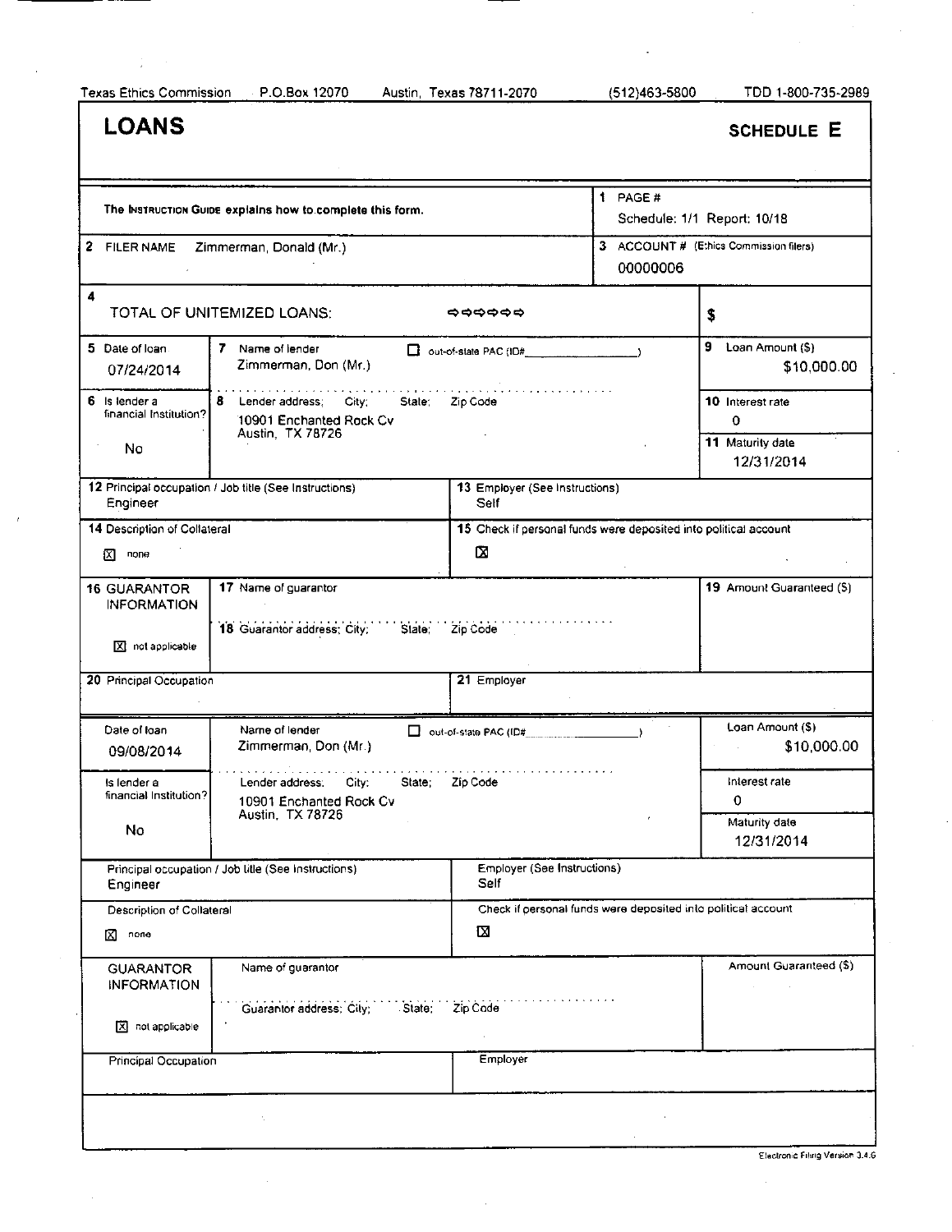| <b>Texas Ethics Commission</b>                                                           | P.O.Box 12070<br>Austin, Texas 78711-2070<br>POLITICAL EXPENDITURES                                                                                                                                                                                                  | (512)463-5800 TDD 1-800-735-2989<br><b>SCHEDULE F</b>                                                                                                                                                                                                                                                           |
|------------------------------------------------------------------------------------------|----------------------------------------------------------------------------------------------------------------------------------------------------------------------------------------------------------------------------------------------------------------------|-----------------------------------------------------------------------------------------------------------------------------------------------------------------------------------------------------------------------------------------------------------------------------------------------------------------|
| Advertising Expense<br>Accounting/Banking<br>Consulting Expense<br>Event Expense<br>Fees | <b>EXPENDITURE CATEGORIES</b><br>Gifts/Awards/Memorial Expense<br>Legal Services<br>Food/Beverage Expense<br>Travel In District<br>Polling Expense<br><b>Travel Out Of District</b><br>Printing Expense<br>The INSTRUCTION GUIDE explains how to complete this form. | Salaries/Wages/Contract Labor<br>Loan Repayment/Reimbursement<br>Solicitation/Fundraising Expense<br>Transportation Equipment & Related Expense<br>Contributions/Donations Made By<br>Candidate/Officeholder/Political Committee<br>Office Overhead/Rental Expense<br>OTHER (enter a category not listed above) |
| $\blacksquare$<br>PAGE #<br>Schedule: 1/8 Report: 11/18                                  | <b>FILER NAME</b><br>Zimmerman, Donald (Mr.)                                                                                                                                                                                                                         | 3 ACCOUNT# (TEC filers)<br>00000006                                                                                                                                                                                                                                                                             |
| Date<br>09/22/2014                                                                       | 5 Payee name<br>AlphaGraphics                                                                                                                                                                                                                                        |                                                                                                                                                                                                                                                                                                                 |
| 6 Amount (\$)<br>\$544.33                                                                | 7 Payee address<br>City; State; Zip Code<br>2227 W Braker<br>Austin, TX 78758                                                                                                                                                                                        |                                                                                                                                                                                                                                                                                                                 |
| l 8<br><b>PURPOSE</b><br>OF<br><b>EXPENDITURE</b>                                        | (a) Category (See Categories listed at the top of this schedule)<br><b>Printing Expense</b>                                                                                                                                                                          | (b) Description<br>(If travel outside of Texas, complete Schedule T)<br>Direct Mail                                                                                                                                                                                                                             |
| 9 Complete ONLY if<br>direct expenditure<br>to benefit C/OH                              | Candidate / Officeholder name                                                                                                                                                                                                                                        | Check if Austin, TX, officeholder living expense<br>Office held:<br>Office sought:                                                                                                                                                                                                                              |
| Date<br>08/25/2014<br>Amount (S)                                                         | Payee name<br>Austin Crossing LTD.<br>Pavee address<br>City:<br>State: Zip Code                                                                                                                                                                                      |                                                                                                                                                                                                                                                                                                                 |
| \$500.00                                                                                 | 405 N. Lamar<br>Ste. 200<br>Austin, TX 78703                                                                                                                                                                                                                         |                                                                                                                                                                                                                                                                                                                 |
| <b>PURPOSE</b><br>٥F<br><b>EXPENDITURE</b>                                               | Category. (See Categories listed at the top of this schedule)<br>Office Overhead/Rental Expense                                                                                                                                                                      | (If travel outside of Texas, complete Schedule T)  <br>Description<br>Deposit<br>Check if Austin, TX, officeholder living expense                                                                                                                                                                               |
| Complete ONLY if<br>direct expenditure<br>to benefit C/OH                                | Candidate / Officeholder name                                                                                                                                                                                                                                        | Office sought:<br>Office held:                                                                                                                                                                                                                                                                                  |
| Date<br>08/25/2014                                                                       | Payee name<br>Austin Crossing LTD.                                                                                                                                                                                                                                   |                                                                                                                                                                                                                                                                                                                 |
| Amount (\$)<br>\$500.00                                                                  | City: State: Zip Code<br>Payee address<br>405 N. Lamar<br>Ste. 200<br>Austin, TX 78703                                                                                                                                                                               |                                                                                                                                                                                                                                                                                                                 |
| <b>PURPOSE</b><br>OF<br><b>EXPENDITURE</b>                                               | Category (See Categories listed at the top of this schedule)<br>Office Overhead/Rental Expense                                                                                                                                                                       | (If travel outside of Texas, complete Schedule T) [<br>Description<br>Rent<br>Check if Austin, TX, officeholder living expense                                                                                                                                                                                  |
| Complete ONLY if<br>direct expenditure<br>to benefit C/OH                                | Candidate / Officeholder name                                                                                                                                                                                                                                        | Office held:<br>Office sought:                                                                                                                                                                                                                                                                                  |
| Date<br>09/08/2014                                                                       | Payee name<br><b>Clipart Shutterstock</b>                                                                                                                                                                                                                            |                                                                                                                                                                                                                                                                                                                 |
| Amount (\$)<br>\$15.00                                                                   | City: State: Zip Code<br>Payee address<br>350 Fifth Avenue, 21st Floor<br>New York, NY 10118                                                                                                                                                                         |                                                                                                                                                                                                                                                                                                                 |
| <b>PURPOSE</b><br>OF<br><b>EXPENDITURE</b>                                               | Category (See Categories listed at the top of this schedule).<br><b>Advertising Expense</b>                                                                                                                                                                          | (If travel outside of Texas, complete Schedule T) [<br>Description<br>Electronic media                                                                                                                                                                                                                          |
| Complete ONLY if<br>direct expenditure<br>to benefit C/OH                                | Candidate / Officeholder name                                                                                                                                                                                                                                        | Check if Austin, TX, officeholder living expense<br>Office held:<br>Office sought:                                                                                                                                                                                                                              |

Electronic Filing Version 3.4.6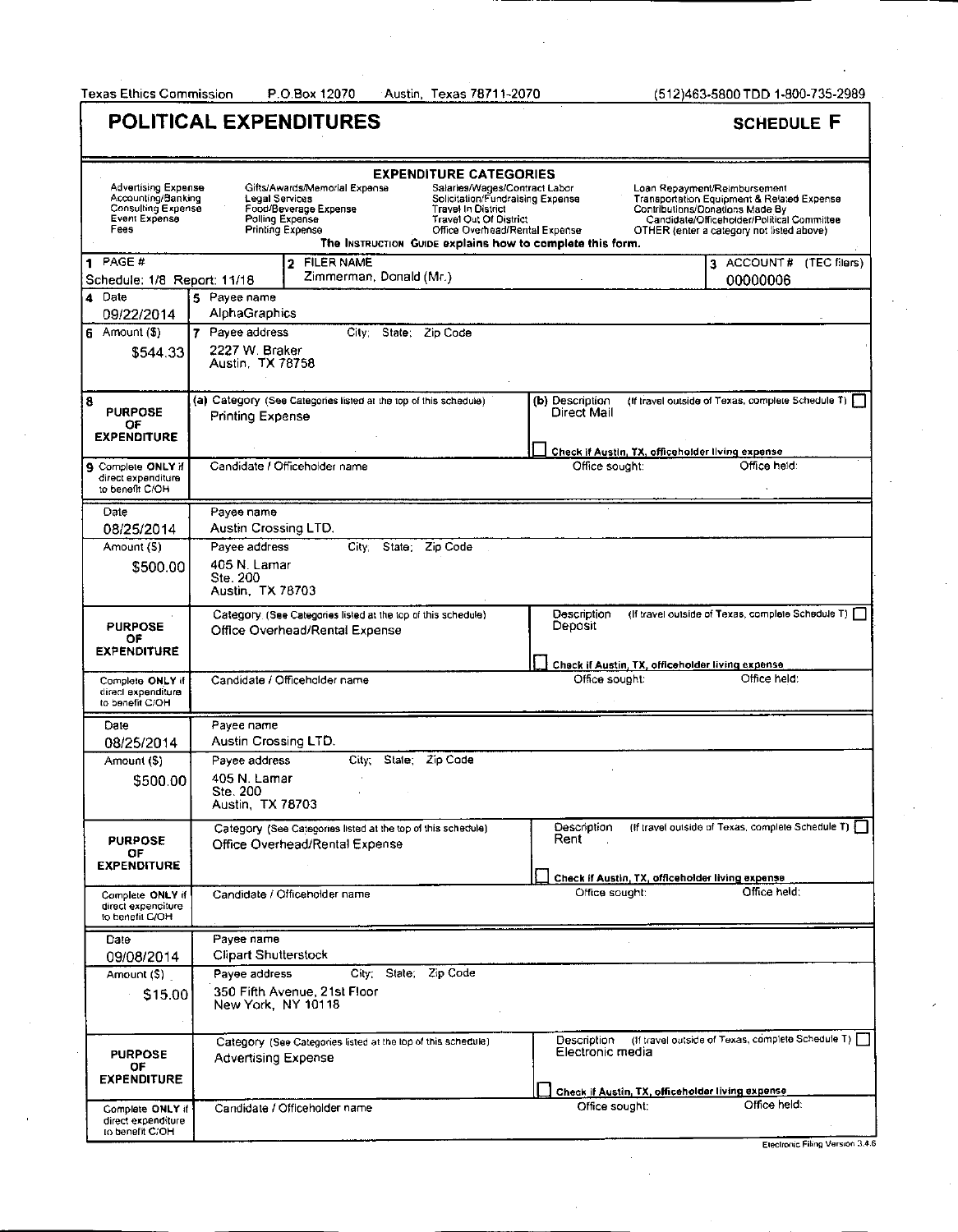÷.

Texas Ethics Commission P.O.Box 12070 Austin, Texas 78711-2070 (512)463-5800 TDD 1-800-735-2989

|                                                                                                        | POLITICAL EXPENDITURES                                                                                                                                                                                                                                                                                                                            | <b>SCHEDULE F</b>                                                                                                                                                                                        |
|--------------------------------------------------------------------------------------------------------|---------------------------------------------------------------------------------------------------------------------------------------------------------------------------------------------------------------------------------------------------------------------------------------------------------------------------------------------------|----------------------------------------------------------------------------------------------------------------------------------------------------------------------------------------------------------|
|                                                                                                        | <b>EXPENDITURE CATEGORIES</b>                                                                                                                                                                                                                                                                                                                     |                                                                                                                                                                                                          |
| <b>Advertising Expense</b><br>Accounting/Banking<br><b>Consulting Expense</b><br>Event Expense<br>Fees | Gifts/Awards/Memorial Expense<br>Salaries/Wages/Contract Labor<br>Legal Services<br>Solicitation/Fundraising Expense<br>Food/Beverage Expense<br><b>Travel In District</b><br>Polling Expense<br>Travel Out Of District<br><b>Printing Expense</b><br>Office Overhead/Rental Expense<br>The INSTRUCTION GUIDE explains how to complete this form. | Loan Repayment/Reimbursement<br>Transportation Equipment & Related Expense<br>Contributions/Donations Made By<br>Candidate/Officeholder/Political Committee<br>OTHER (enter a category not listed above) |
| $1$ PAGE #                                                                                             | <b>FILER NAME</b><br>2                                                                                                                                                                                                                                                                                                                            | 3 ACCOUNT # (TEC filers)                                                                                                                                                                                 |
| Schedule: 2/8 Report: 12/18<br>4 Date                                                                  | Zimmerman, Donald (Mr.)<br>5 Payee name                                                                                                                                                                                                                                                                                                           | 00000006                                                                                                                                                                                                 |
| 09/05/2014                                                                                             | Coleman Insurance Agency                                                                                                                                                                                                                                                                                                                          |                                                                                                                                                                                                          |
| $6$ Amount $(5)$<br>\$681.92                                                                           | 7 Payee address<br>City; State; Zip Code<br>Po Box 500048<br>Austin, TX 78750                                                                                                                                                                                                                                                                     |                                                                                                                                                                                                          |
| 8<br><b>PURPOSE</b>                                                                                    | (a) Category (See Categories listed at the top of this schedule)<br>(b) Description<br>Commercial Insurance<br>Office Overhead/Rental Expense                                                                                                                                                                                                     | (if travel outside of Texas, complete Schedule T)                                                                                                                                                        |
| ОF<br><b>EXPENDITURE</b>                                                                               |                                                                                                                                                                                                                                                                                                                                                   |                                                                                                                                                                                                          |
|                                                                                                        | Check if Austin, TX, officeholder living expense                                                                                                                                                                                                                                                                                                  |                                                                                                                                                                                                          |
| 9 Complete ONLY if<br>direct expenditure<br>to benefit C/OH                                            | Candidate / Officeholder name<br>Office sought:                                                                                                                                                                                                                                                                                                   | Office held:                                                                                                                                                                                             |
| Date                                                                                                   | Payee name                                                                                                                                                                                                                                                                                                                                        |                                                                                                                                                                                                          |
| 08/01/2014                                                                                             | Dirt Cheap Signs                                                                                                                                                                                                                                                                                                                                  |                                                                                                                                                                                                          |
| Amount (S)<br>\$1,031.41                                                                               | Payee address<br>City: State: Zip Code<br>7301 Bar K Ranch Rd.<br>Lago Vista, TX 78645                                                                                                                                                                                                                                                            |                                                                                                                                                                                                          |
| <b>PURPOSE</b><br>OF                                                                                   | Description<br>Category (See Categories listed at the top of this schedule)<br>Signs<br><b>Advertising Expense</b>                                                                                                                                                                                                                                | (If travel outside of Texas, complete Schedule T)                                                                                                                                                        |
| <b>EXPENDITURE</b>                                                                                     | Check if Austin, TX, officeholder living expense                                                                                                                                                                                                                                                                                                  |                                                                                                                                                                                                          |
| Complete ONLY if<br>direct expenditure<br>to benefit C/OH                                              | Candidate / Officeholder name<br>Office sought:                                                                                                                                                                                                                                                                                                   | Office held:                                                                                                                                                                                             |
| Date                                                                                                   | Payee name                                                                                                                                                                                                                                                                                                                                        |                                                                                                                                                                                                          |
| 08/26/2014<br>Amount (S)                                                                               | HEB<br>City; State: Zip Code<br>Payee address                                                                                                                                                                                                                                                                                                     |                                                                                                                                                                                                          |
| \$20.00                                                                                                | 11521 North FM 620<br>Austin, TX 78726                                                                                                                                                                                                                                                                                                            |                                                                                                                                                                                                          |
| <b>PURPOSE</b><br>OF<br><b>EXPENDITURE</b>                                                             | Description<br>Category (See Categories listed at the top of this schedule).<br>Food<br>Food/Beverage Expense<br>Check if Austin, TX, officeholder living expense                                                                                                                                                                                 | (if travel outside of Texas, complete Schedule T)                                                                                                                                                        |
| Complete ONLY if<br>direct expenditure<br>to benefit C/OH                                              | Office sought:<br>Candidate / Officeholder name                                                                                                                                                                                                                                                                                                   | Office held:                                                                                                                                                                                             |
| Date<br>09/02/2014                                                                                     | Payee name<br>HEB                                                                                                                                                                                                                                                                                                                                 |                                                                                                                                                                                                          |
| Amount (\$)                                                                                            | City; State; Zip Code<br>Payee address                                                                                                                                                                                                                                                                                                            |                                                                                                                                                                                                          |
| \$15.47                                                                                                | 11521 North FM 620<br>Austin, TX 78726                                                                                                                                                                                                                                                                                                            |                                                                                                                                                                                                          |
| <b>PURPOSE</b><br>OF.<br><b>EXPENDITURE</b>                                                            | Description<br>Category (See Categories listed at the top of this schedule)<br>Office Supply & Food<br>Event Expense<br>Check if Austin, TX, officeholder living expense                                                                                                                                                                          | (If travel outside of Texas, complete Schedule T) [                                                                                                                                                      |
| Complete ONLY if<br>direct expenditure<br>to benefit C/OH                                              | Office sought:<br>Candidate / Officeholder name                                                                                                                                                                                                                                                                                                   | Office held:<br>Electronic Filing Version 3.4.6                                                                                                                                                          |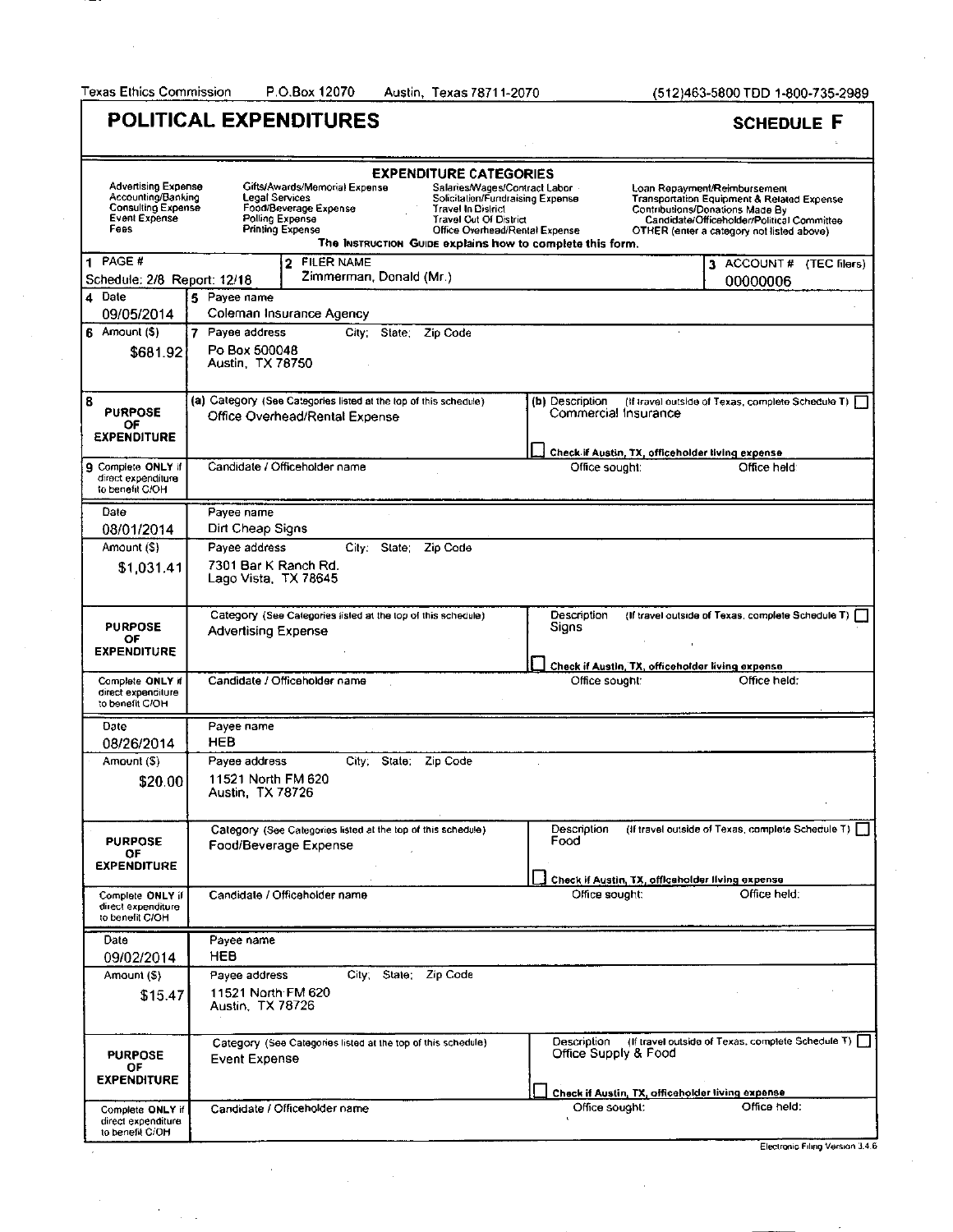Texas Ethics Commission P.O.Box 12070 Austin, Texas 78711-2070 (512)463-5800 TDD 1-800-735-2989

#### **POLITICAL EXPENDITURES** SCHEDULE F

| Advertising Expense<br>Accounting/Banking<br><b>Consulting Expense</b><br>Event Expense<br>Fees | <b>EXPENDITURE CATEGORIES</b><br>Gifts/Awards/Memorial Expense<br>Salaries/Wages/Contract Labor<br>Solicitation/Fundraising Expense<br>Legal Services<br>Travel in District.<br>Food/Beverage Expense<br><b>Travel Out Of District</b><br>Polling Expense<br><b>Printing Expense</b><br>Office Overhead/Rental Expense<br>The Instruction Gune explains how to complete this form. | Loan Repayment/Reimbursement<br>Transportation Equipment & Related Expense<br>Contributions/Donations Made By<br>Candidate/Officeholder/Political Committee<br>OTHER (enter a category not listed above) |
|-------------------------------------------------------------------------------------------------|------------------------------------------------------------------------------------------------------------------------------------------------------------------------------------------------------------------------------------------------------------------------------------------------------------------------------------------------------------------------------------|----------------------------------------------------------------------------------------------------------------------------------------------------------------------------------------------------------|
| PAGE #                                                                                          | 2 FILER NAME                                                                                                                                                                                                                                                                                                                                                                       | 3 ACCOUNT#<br>(TEC filers)                                                                                                                                                                               |
| Schedule: 3/8 Report: 13/18                                                                     | Zimmerman, Donald (Mr.)                                                                                                                                                                                                                                                                                                                                                            | 00000006                                                                                                                                                                                                 |
| 4 Date<br>09/05/2014                                                                            | 5 Payee name<br><b>KEYE TV</b>                                                                                                                                                                                                                                                                                                                                                     |                                                                                                                                                                                                          |
| $6$ Amount $(9)$                                                                                | 7 Payee address<br>City; State; Zip Code                                                                                                                                                                                                                                                                                                                                           |                                                                                                                                                                                                          |
| \$2,200.00                                                                                      | 10700 Metric Blvd.<br>Austin, TX 78758                                                                                                                                                                                                                                                                                                                                             |                                                                                                                                                                                                          |
| 8<br><b>PURPOSE</b><br>OF                                                                       | (a) Category (See Categories listed at the top of this schedule)<br><b>Advertising Expense</b>                                                                                                                                                                                                                                                                                     | (If travel outside of Texas, complete Schedule T)<br>(b) Description<br>TV Ads                                                                                                                           |
| <b>EXPENDITURE</b>                                                                              |                                                                                                                                                                                                                                                                                                                                                                                    | Check if Austin, TX, officeholder living expense                                                                                                                                                         |
| <b>g</b> Complete ONLY if                                                                       | Candidate / Officeholder name                                                                                                                                                                                                                                                                                                                                                      | Office held:<br>Office sought:                                                                                                                                                                           |
| direct expenditure<br>to benefit C/OH                                                           |                                                                                                                                                                                                                                                                                                                                                                                    |                                                                                                                                                                                                          |
| Date                                                                                            | Payee name                                                                                                                                                                                                                                                                                                                                                                         |                                                                                                                                                                                                          |
| 09/11/2014                                                                                      | <b>KTBC TV</b>                                                                                                                                                                                                                                                                                                                                                                     |                                                                                                                                                                                                          |
| Amount (\$)                                                                                     | State; Zip Code<br>Pavee address<br>City:                                                                                                                                                                                                                                                                                                                                          |                                                                                                                                                                                                          |
| \$688.50                                                                                        | 119 E 10th St, Austin<br>Austin, TX 78701                                                                                                                                                                                                                                                                                                                                          |                                                                                                                                                                                                          |
|                                                                                                 | Category (See Categories listed at the top of this schedule)                                                                                                                                                                                                                                                                                                                       | Description<br>(If travel outside of Texas, complete Schedule T)                                                                                                                                         |
| <b>PURPOSE</b><br>OF                                                                            | Advertising Expense                                                                                                                                                                                                                                                                                                                                                                | TV ads                                                                                                                                                                                                   |
| <b>EXPENDITURE</b>                                                                              |                                                                                                                                                                                                                                                                                                                                                                                    |                                                                                                                                                                                                          |
| Complete ONLY if<br>direct expenditure<br>to benefit C/OH                                       | Candidate / Officeholder name                                                                                                                                                                                                                                                                                                                                                      | Check if Austin, TX, officeholder living expense<br>Office sought:<br>Office held:                                                                                                                       |
|                                                                                                 |                                                                                                                                                                                                                                                                                                                                                                                    |                                                                                                                                                                                                          |
| Date<br>09/11/2014                                                                              | Payee name                                                                                                                                                                                                                                                                                                                                                                         |                                                                                                                                                                                                          |
|                                                                                                 |                                                                                                                                                                                                                                                                                                                                                                                    |                                                                                                                                                                                                          |
|                                                                                                 | KVUE TV                                                                                                                                                                                                                                                                                                                                                                            |                                                                                                                                                                                                          |
| Amount (\$)<br>\$3,187.50                                                                       | State; Zip Code<br>City:<br>Payee address<br>3201 Steck Avenue<br>Austin, TX 78757                                                                                                                                                                                                                                                                                                 |                                                                                                                                                                                                          |
| <b>PURPOSE</b><br>OF<br><b>EXPENDITURE</b>                                                      | Category (See Categories listed at the top of this schedule)<br>Advertising Expense                                                                                                                                                                                                                                                                                                | (If travel outside of Texas, complete Schedule T)  <br>Description<br>TV ads                                                                                                                             |
|                                                                                                 |                                                                                                                                                                                                                                                                                                                                                                                    | Check if Austin, TX, officeholder living expense                                                                                                                                                         |
| Complete ONLY if<br>direct expenditure<br>to benefit C/OH                                       | Candidate / Officeholder name                                                                                                                                                                                                                                                                                                                                                      | Office held:<br>Office sought:                                                                                                                                                                           |
| Date<br>09/11/2014                                                                              | Payee name<br>KXAN TV                                                                                                                                                                                                                                                                                                                                                              |                                                                                                                                                                                                          |
| Amount (\$)                                                                                     | Zip Code<br>City, State,<br>Payee address                                                                                                                                                                                                                                                                                                                                          |                                                                                                                                                                                                          |
| \$3,500.00                                                                                      | 908 W. Martin Luther King, Jr. Blvd<br>Austin: TX 78701                                                                                                                                                                                                                                                                                                                            |                                                                                                                                                                                                          |
| <b>PURPOSE</b><br>OF.<br><b>EXPENDITURE</b>                                                     | Category (See Categories listed at the top of this schedule)<br>Advertising Expense                                                                                                                                                                                                                                                                                                | (If travel outside of Texas, complete Schedule T)<br>Description<br>TV Ads                                                                                                                               |
| Complete ONLY if                                                                                | Candidate / Officeholder name                                                                                                                                                                                                                                                                                                                                                      | Check if Austin, TX, officeholder living expense<br>Office held.<br>Office sought:                                                                                                                       |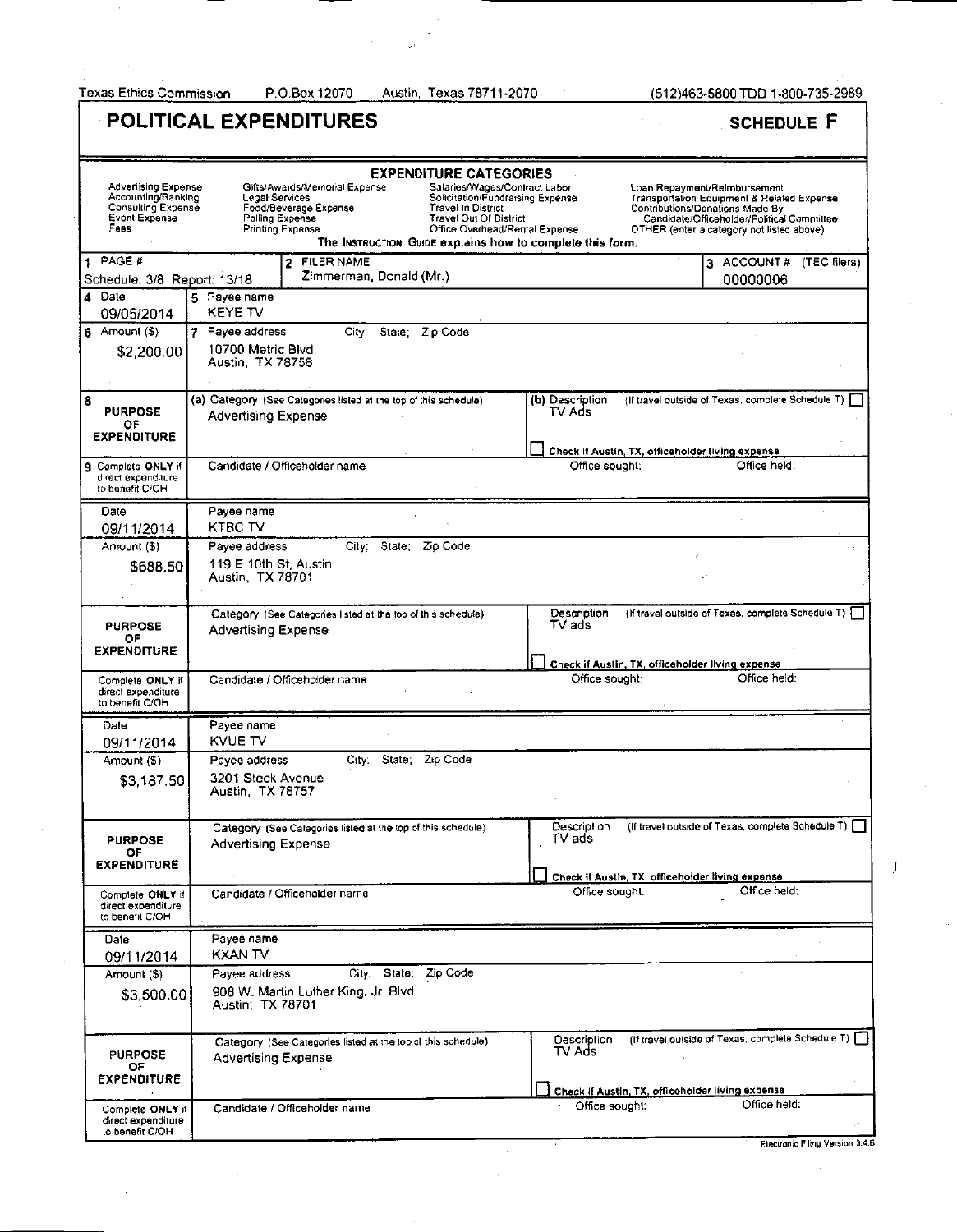Texas Ethics Commission P.O.Box 12070 Austin, Texas 78711-2070 (512)463-5800 TDD 1-800-735-2989

|                                                                                                 | POLITICAL EXPENDITURES                                                                                                                                                                                                                                                                                                                                   |                                                  | <b>SCHEDULE F</b>                                                                                                                                                                                        |
|-------------------------------------------------------------------------------------------------|----------------------------------------------------------------------------------------------------------------------------------------------------------------------------------------------------------------------------------------------------------------------------------------------------------------------------------------------------------|--------------------------------------------------|----------------------------------------------------------------------------------------------------------------------------------------------------------------------------------------------------------|
|                                                                                                 | <b>EXPENDITURE CATEGORIES</b>                                                                                                                                                                                                                                                                                                                            |                                                  |                                                                                                                                                                                                          |
| <b>Advertising Expense</b><br>Accounting/Banking<br>Consulting Expense<br>Event Expense<br>Fees | Salaries/Wages/Contract Labor<br>Gifts/Awards/Memorial Expense<br>Solicitation/Fundraising Expense<br>Legal Services<br>Food/Beverage Expense<br><b>Travel In District</b><br>Polling Expense<br><b>Travel Out Of District</b><br><b>Printing Expense</b><br>Office Overhead/Rental Expense<br>The Instruction Guipe explains how to complete this form. |                                                  | Loan Repayment/Reimbursement<br>Transportation Equioment & Related Expense<br>Contributions/Donations Made By<br>Candidate/Officeholder/Political Committee<br>OTHER (enter a category not listed above) |
| PAGE #<br>1<br>Schedule: 4/8 Report: 14/18                                                      | 2 FILER NAME<br>Zimmerman, Donald (Mr.)                                                                                                                                                                                                                                                                                                                  |                                                  | 3 ACCOUNT # (TEC filers)<br>00000006                                                                                                                                                                     |
| 4 Date                                                                                          | 5 Payee name<br><b>Liberty Stickers</b>                                                                                                                                                                                                                                                                                                                  |                                                  |                                                                                                                                                                                                          |
| 09/02/2014<br>6 Amount (S)                                                                      | 7 Payee address<br>City,<br>State;<br>Zip Code                                                                                                                                                                                                                                                                                                           |                                                  |                                                                                                                                                                                                          |
| \$62.79                                                                                         | 612 W. 34th Str.<br>Austin, TX 78705                                                                                                                                                                                                                                                                                                                     |                                                  |                                                                                                                                                                                                          |
| 8<br><b>PURPOSE</b><br>ОF                                                                       | (a) Category (See Categories listed at the top of this schedule).<br><b>Printing Expense</b>                                                                                                                                                                                                                                                             | (b) Description<br><b>Stickers</b>               | (If travel outside of Texas, complete Schedule T)                                                                                                                                                        |
| <b>EXPENDITURE</b>                                                                              |                                                                                                                                                                                                                                                                                                                                                          | Check if Austin, TX, officeholder living expense |                                                                                                                                                                                                          |
| <b>9</b> Complete ONLY if<br>direct expenditure<br>to benefit C/OH                              | Candidate / Officeholder name                                                                                                                                                                                                                                                                                                                            | Office sought:                                   | Office held:                                                                                                                                                                                             |
| Date                                                                                            | Payee name                                                                                                                                                                                                                                                                                                                                               |                                                  |                                                                                                                                                                                                          |
| 09/08/2014<br>Amount (\$)                                                                       | Newslibrary.com<br>City:<br>State:<br>Zip Code                                                                                                                                                                                                                                                                                                           |                                                  |                                                                                                                                                                                                          |
| \$9.95                                                                                          | Payee address<br>4501 Tamiami Trail North<br>Ste. 316<br>Naples, FL 34103                                                                                                                                                                                                                                                                                |                                                  |                                                                                                                                                                                                          |
| <b>PURPOSE</b><br>OF                                                                            | Category (See Categories listed at the top of this schedule)<br><b>Printing Expense</b>                                                                                                                                                                                                                                                                  | Description<br><b>Archive Source</b>             | (If travel outside of Texas, complete Schedule T)                                                                                                                                                        |
| <b>EXPENDITURE</b>                                                                              |                                                                                                                                                                                                                                                                                                                                                          | Check if Austin, TX, officeholder living expense |                                                                                                                                                                                                          |
| Complete ONLY if<br>direct expenditure<br>to benefit C/OH                                       | Candidate / Officeholder name                                                                                                                                                                                                                                                                                                                            | Office sought:                                   | Office held:                                                                                                                                                                                             |
| Date                                                                                            | Payee name                                                                                                                                                                                                                                                                                                                                               |                                                  |                                                                                                                                                                                                          |
| 09/15/2014<br>Amount (\$)                                                                       | Office Max<br>State;<br>City;<br>Zip Code<br>Payee address                                                                                                                                                                                                                                                                                               |                                                  |                                                                                                                                                                                                          |
| \$127.24                                                                                        | 11066 Pecan Park Blvd<br>Ste. 7<br>Cedar Park, TX 78613                                                                                                                                                                                                                                                                                                  |                                                  |                                                                                                                                                                                                          |
| <b>PURPOSE</b><br>OF<br><b>EXPENDITURE</b>                                                      | Category (See Categories listed at the top of this schedule)<br><b>Printing Expense</b>                                                                                                                                                                                                                                                                  | Description<br>Printer Cartridge                 | (If travel outside of Texas, complete Schedule T)                                                                                                                                                        |
|                                                                                                 |                                                                                                                                                                                                                                                                                                                                                          | Check if Austin, TX, officeholder living expense |                                                                                                                                                                                                          |
| Complete ONLY if<br>direct expenditure<br>to benefit C/OH                                       | Candidate / Officeholder name                                                                                                                                                                                                                                                                                                                            | Office sought:                                   | Office held.                                                                                                                                                                                             |
| Date<br>09/14/2014                                                                              | Payee name<br>Peterson, Reagan (Mr.)                                                                                                                                                                                                                                                                                                                     |                                                  |                                                                                                                                                                                                          |
| Amount (S)                                                                                      | City: State: Zip Code<br>Payee address                                                                                                                                                                                                                                                                                                                   |                                                  |                                                                                                                                                                                                          |
| \$250.00                                                                                        | 115 Remington Dr<br>Kyle, TX 78640                                                                                                                                                                                                                                                                                                                       |                                                  |                                                                                                                                                                                                          |
| <b>PURPOSE</b><br>OF<br><b>EXPENDITURE</b>                                                      | Category (See Categories listed at the top of this schedule)<br><b>Advertising Expense</b>                                                                                                                                                                                                                                                               | Description<br>TV Ads                            | (If travel outside of Texas, complete Schedule T)                                                                                                                                                        |
|                                                                                                 |                                                                                                                                                                                                                                                                                                                                                          | Check if Austin, TX, officeholder living expense |                                                                                                                                                                                                          |
| Complete ONLY if<br>direct expenditure<br>to benefit C/OH                                       | Candidate / Officeholder name                                                                                                                                                                                                                                                                                                                            | Office sought:                                   | Office held:<br>Electronic Filing Version 3.4 6                                                                                                                                                          |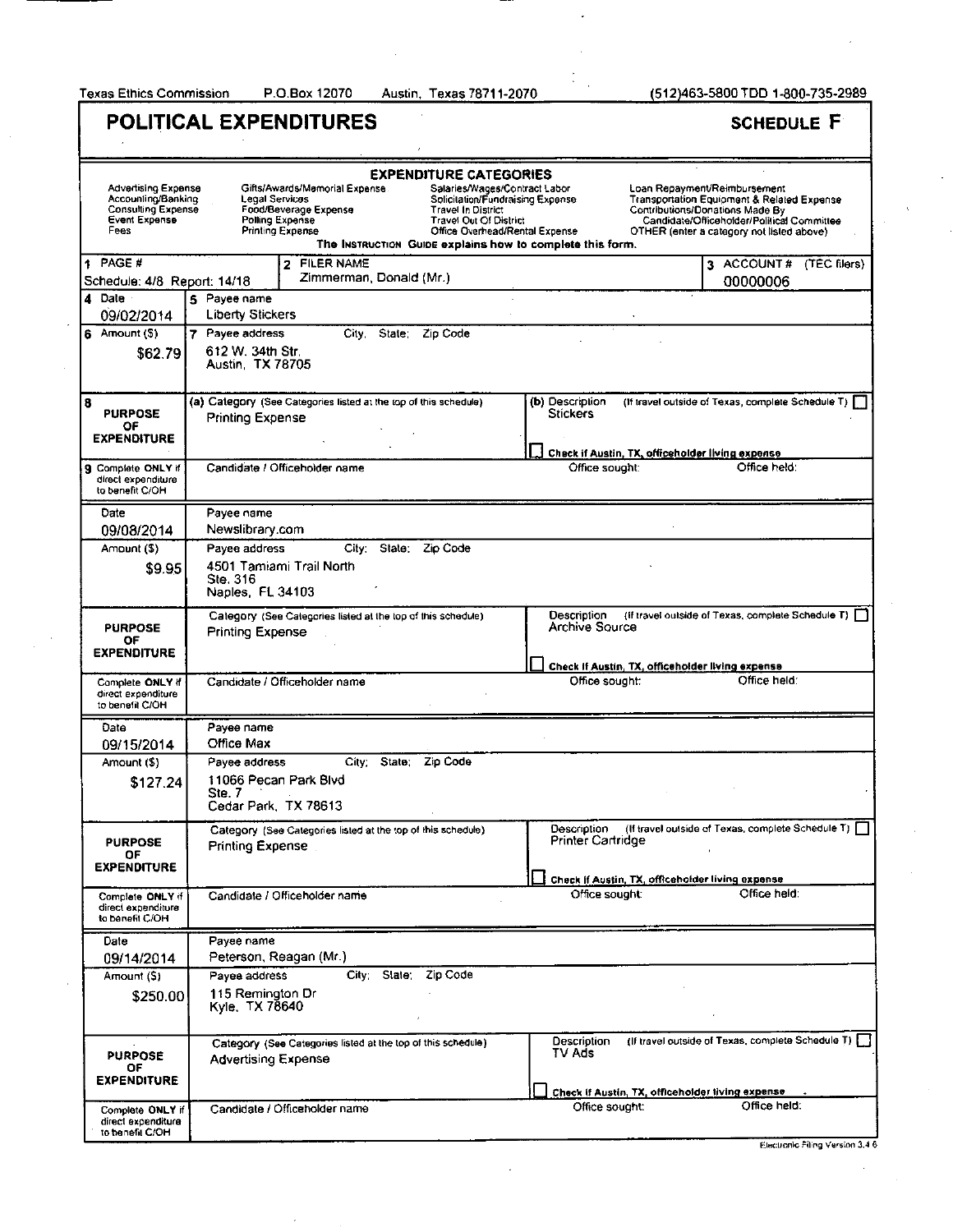Texas Ethics Commission P.O.Box 12070 Austin, Texas 78711-2070 (512)463-5800 TDD 1-800-735-2989

# **POLITICAL EXPENDITURES** SCHEDULE **F**

| <b>Advertising Expanse</b><br>Accounting/Banking<br>Consulting Expense<br>Event Expense<br>Fees | <b>EXPENDITURE CATEGORIES</b><br>Gilts/Awards/Memorial Expense<br>Salaries/Wages/Contract Labor<br>Solicitation/Fundraising Expense<br>Legal Services<br>Food/Beverage Expense<br><b>Travel In District</b><br>Polling Expense<br><b>Travel Out Of District</b><br>Printing Expanse<br>Office Overhead/Rental Expense<br>The Instruction Guipe explains how to complete this form. | Loan Repayment/Reimbursement<br>Transportation Equipment & Related Expense<br>Contributions/Donations Made By<br>Candidate/Officeholder/Political Committee<br>OTHER (enter a category not listed above) |
|-------------------------------------------------------------------------------------------------|------------------------------------------------------------------------------------------------------------------------------------------------------------------------------------------------------------------------------------------------------------------------------------------------------------------------------------------------------------------------------------|----------------------------------------------------------------------------------------------------------------------------------------------------------------------------------------------------------|
| 1 PAGE#                                                                                         | 2 FILER NAME                                                                                                                                                                                                                                                                                                                                                                       | 3 ACCOUNT# (TEC filers)                                                                                                                                                                                  |
| Schedule: 5/8 Report: 15/18                                                                     | Zimmerman, Donald (Mr.)                                                                                                                                                                                                                                                                                                                                                            | 00000006                                                                                                                                                                                                 |
| 4 Date                                                                                          | 5 Payee name                                                                                                                                                                                                                                                                                                                                                                       |                                                                                                                                                                                                          |
| 09/28/2014                                                                                      | Piryx                                                                                                                                                                                                                                                                                                                                                                              |                                                                                                                                                                                                          |
| 6 Amount (\$)<br>\$124.29                                                                       | 7 Payee address<br>City; State: Zip Code<br>144 2nd St., First Floor                                                                                                                                                                                                                                                                                                               |                                                                                                                                                                                                          |
|                                                                                                 | San Franscisco, CA 94105                                                                                                                                                                                                                                                                                                                                                           |                                                                                                                                                                                                          |
| 8                                                                                               | (a) Category (See Categories listed at the top of this schedule)                                                                                                                                                                                                                                                                                                                   | (b) Description (If travel outside of Texas, complete Schedule T) [                                                                                                                                      |
| <b>PURPOSE</b><br>ОF                                                                            | Accounting/Banking                                                                                                                                                                                                                                                                                                                                                                 | <b>On-line Donation Fees</b>                                                                                                                                                                             |
| <b>EXPENDITURE</b>                                                                              |                                                                                                                                                                                                                                                                                                                                                                                    |                                                                                                                                                                                                          |
|                                                                                                 |                                                                                                                                                                                                                                                                                                                                                                                    | Check if Austin, TX, officeholder living expense                                                                                                                                                         |
| 9 Complete ONLY if                                                                              | Candidate / Officeholder name                                                                                                                                                                                                                                                                                                                                                      | Office sought:<br>Office held:                                                                                                                                                                           |
| direct expenditure<br>to benefit C/OH                                                           |                                                                                                                                                                                                                                                                                                                                                                                    |                                                                                                                                                                                                          |
|                                                                                                 |                                                                                                                                                                                                                                                                                                                                                                                    |                                                                                                                                                                                                          |
| Date                                                                                            | Payee name                                                                                                                                                                                                                                                                                                                                                                         |                                                                                                                                                                                                          |
| 09/15/2014                                                                                      | Pool, Trent (Mr.)                                                                                                                                                                                                                                                                                                                                                                  |                                                                                                                                                                                                          |
| Amount (\$)                                                                                     | State: Zip Code<br>Pavee address<br>City:                                                                                                                                                                                                                                                                                                                                          |                                                                                                                                                                                                          |
| \$340.00                                                                                        | 3800 Creek Rd                                                                                                                                                                                                                                                                                                                                                                      |                                                                                                                                                                                                          |
|                                                                                                 | Dripping Springs, TX 78620                                                                                                                                                                                                                                                                                                                                                         |                                                                                                                                                                                                          |
|                                                                                                 |                                                                                                                                                                                                                                                                                                                                                                                    |                                                                                                                                                                                                          |
|                                                                                                 | Category (See Categories listed at the top of this schedule)                                                                                                                                                                                                                                                                                                                       | Description<br>(if travel outside of Texas, complete Schedule T)                                                                                                                                         |
| <b>PURPOSE</b>                                                                                  | <b>Consulting Expense</b>                                                                                                                                                                                                                                                                                                                                                          | Consulting                                                                                                                                                                                               |
| OF<br><b>EXPENDITURE</b>                                                                        |                                                                                                                                                                                                                                                                                                                                                                                    |                                                                                                                                                                                                          |
|                                                                                                 |                                                                                                                                                                                                                                                                                                                                                                                    | Check if Austin, TX, officeholder living expense                                                                                                                                                         |
| Complete ONLY if                                                                                | Candidate / Officeholder name                                                                                                                                                                                                                                                                                                                                                      | Office held:<br>Office sought:                                                                                                                                                                           |
| direct expenditure<br>to benefit C/OH                                                           |                                                                                                                                                                                                                                                                                                                                                                                    |                                                                                                                                                                                                          |
|                                                                                                 |                                                                                                                                                                                                                                                                                                                                                                                    |                                                                                                                                                                                                          |
| Date                                                                                            | Payee name                                                                                                                                                                                                                                                                                                                                                                         |                                                                                                                                                                                                          |
| 08/07/2014                                                                                      | Ryan Data & Research                                                                                                                                                                                                                                                                                                                                                               |                                                                                                                                                                                                          |
| Amount (\$)                                                                                     | State: Zip Code<br>City:<br>Payee address                                                                                                                                                                                                                                                                                                                                          |                                                                                                                                                                                                          |
| \$700.00                                                                                        | P.O. Box 202675                                                                                                                                                                                                                                                                                                                                                                    |                                                                                                                                                                                                          |
|                                                                                                 | Austin, TX 78720                                                                                                                                                                                                                                                                                                                                                                   |                                                                                                                                                                                                          |
|                                                                                                 |                                                                                                                                                                                                                                                                                                                                                                                    |                                                                                                                                                                                                          |
|                                                                                                 | Category (See Categories listed at the top of this schedule).                                                                                                                                                                                                                                                                                                                      | (if travel outside of Texas, complete Schedule T)<br>Description                                                                                                                                         |
| <b>PURPOSE</b>                                                                                  | <b>Consulting Expense</b>                                                                                                                                                                                                                                                                                                                                                          | Voter Data                                                                                                                                                                                               |
| ОF<br><b>EXPENDITURE</b>                                                                        |                                                                                                                                                                                                                                                                                                                                                                                    |                                                                                                                                                                                                          |
|                                                                                                 |                                                                                                                                                                                                                                                                                                                                                                                    | Check if Austin, TX, officeholder living expense                                                                                                                                                         |
| Complete ONLY if                                                                                | Candidate / Officeholder name                                                                                                                                                                                                                                                                                                                                                      | Office held:<br>Office sought:                                                                                                                                                                           |
| direct expenditure<br>to benefit C/OH                                                           |                                                                                                                                                                                                                                                                                                                                                                                    |                                                                                                                                                                                                          |
|                                                                                                 |                                                                                                                                                                                                                                                                                                                                                                                    |                                                                                                                                                                                                          |
| Date                                                                                            | Payee name                                                                                                                                                                                                                                                                                                                                                                         |                                                                                                                                                                                                          |
| 09/04/2014                                                                                      | <b>Thomas Graphics</b>                                                                                                                                                                                                                                                                                                                                                             |                                                                                                                                                                                                          |
| Amount (S)                                                                                      | City: State Zip Code<br>Payee address                                                                                                                                                                                                                                                                                                                                              |                                                                                                                                                                                                          |
| \$4,069.72                                                                                      | 9501 North IH 35                                                                                                                                                                                                                                                                                                                                                                   |                                                                                                                                                                                                          |
|                                                                                                 | Austin, TX 78753                                                                                                                                                                                                                                                                                                                                                                   |                                                                                                                                                                                                          |
|                                                                                                 |                                                                                                                                                                                                                                                                                                                                                                                    |                                                                                                                                                                                                          |
|                                                                                                 | Category (See Categories listed at the top of this schedule)                                                                                                                                                                                                                                                                                                                       | (If travel outside of Texas, complete Schedule T) [<br>Description                                                                                                                                       |
| <b>PURPOSE</b>                                                                                  | Printing Expense                                                                                                                                                                                                                                                                                                                                                                   | Direct Mail                                                                                                                                                                                              |
| OF                                                                                              |                                                                                                                                                                                                                                                                                                                                                                                    |                                                                                                                                                                                                          |
| <b>EXPENDITURE</b>                                                                              |                                                                                                                                                                                                                                                                                                                                                                                    | Check if Austin, TX, officeholder living expense                                                                                                                                                         |
| Complete ONLY if                                                                                | Candidate / Officeholder name                                                                                                                                                                                                                                                                                                                                                      | Office held:<br>Office sought:                                                                                                                                                                           |
| direct expenditure                                                                              |                                                                                                                                                                                                                                                                                                                                                                                    |                                                                                                                                                                                                          |
| to benelit C/OH                                                                                 |                                                                                                                                                                                                                                                                                                                                                                                    |                                                                                                                                                                                                          |
|                                                                                                 |                                                                                                                                                                                                                                                                                                                                                                                    | Electronic Filing Version 3.4.                                                                                                                                                                           |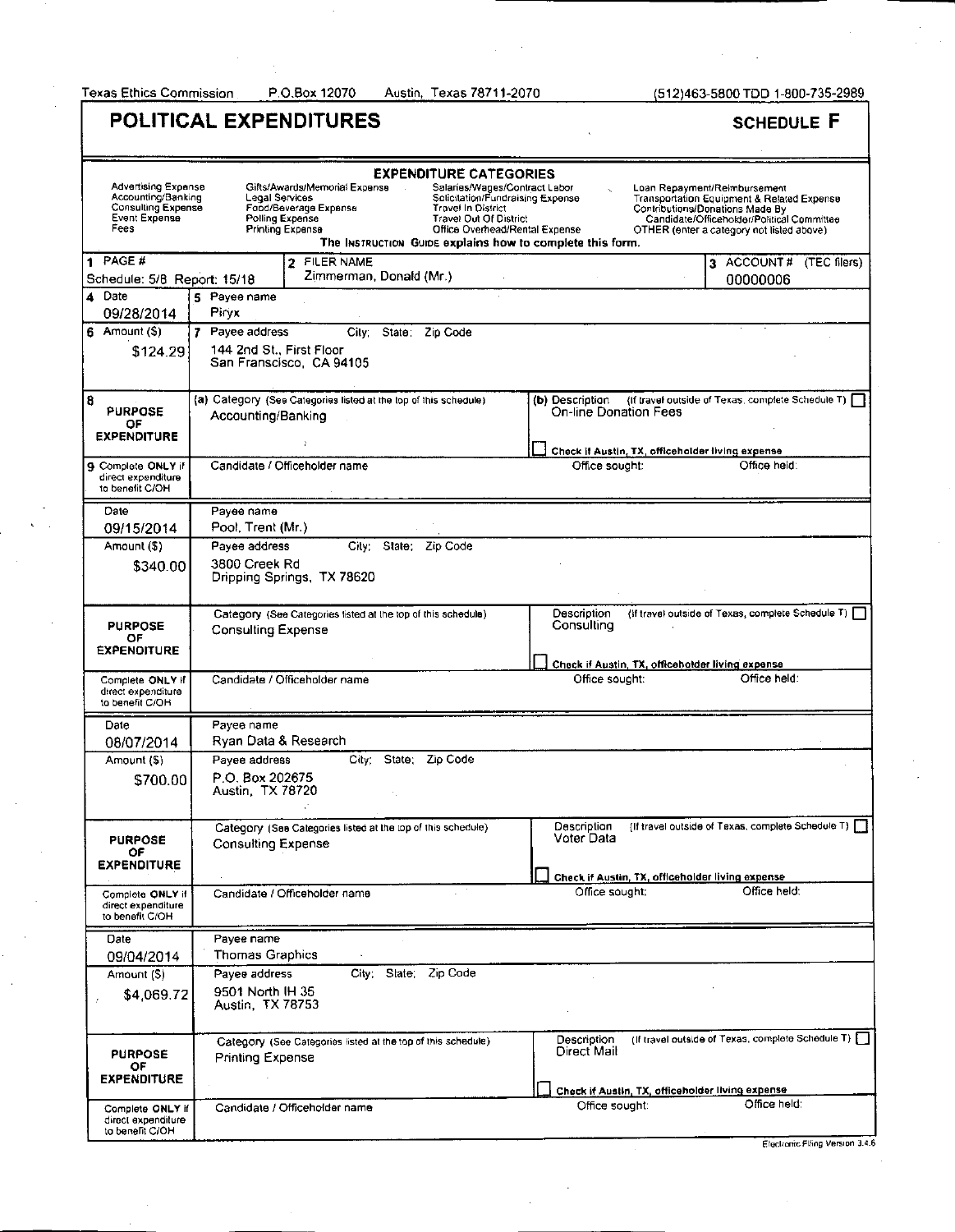09/23/2014

\$19.98

Amount (\$)

PURPOSE OF EXPENDITURE

Complete ONLY if direct expenditure<br>to benefit C/OH

Date 09/05/2014

Amount (\$)

PURPOSE OF<br>EXPENDITURE

Complete ONLY if direct expenditure<br>to benefit C/OH

Amount (S)

PURPOSE OF EXPENDITURE

Complete ONLY if direct expenditure<br>to benefit C/OH

\$70.00

Date 09/08/2014

\$95.00

| Texas Ethics Commission                                                                                |                                                                       | P.O.Box 12070                                                                                                   |                       | Austin, Texas 78711-2070                                                                                                                                                                           |                                                           |                                                  | (512)463-5800 TDD 1-800-735-2989                                                                                                                                                                         |              |
|--------------------------------------------------------------------------------------------------------|-----------------------------------------------------------------------|-----------------------------------------------------------------------------------------------------------------|-----------------------|----------------------------------------------------------------------------------------------------------------------------------------------------------------------------------------------------|-----------------------------------------------------------|--------------------------------------------------|----------------------------------------------------------------------------------------------------------------------------------------------------------------------------------------------------------|--------------|
|                                                                                                        |                                                                       | POLITICAL EXPENDITURES                                                                                          |                       |                                                                                                                                                                                                    |                                                           |                                                  | <b>SCHEDULE F</b>                                                                                                                                                                                        |              |
| <b>Advertising Expense</b><br>Accounting/Banking<br>Consulting Expense<br>Event Expense<br><b>Fees</b> |                                                                       | Gifts/Awards/Memorial Expense<br>Legal Services<br>Food/Beverage Expense<br>Polling Expense<br>Printing Expense |                       | <b>EXPENDITURE CATEGORIES</b><br>Salaries/Wages/Contract Labor<br>Solicitation/Fundraising Expense<br><b>Travel In District</b><br><b>Travel Out Of District</b><br>Office Overhead/Rental Expense | The INSTRUCTION GUIDE explains how to complete this form. |                                                  | Loan Repayment/Reimbursement<br>Transportation Equipment & Related Expense<br>Contributions/Donations Made By<br>Candidate/Officeholder/Political Committee<br>OTHER (enter a category not listed above) |              |
| PAGE#<br>Schedule: 6/8 Report: 16/18                                                                   |                                                                       | <b>FILER NAME</b><br>$\overline{2}$<br>Zimmerman, Donald (Mr.)                                                  |                       |                                                                                                                                                                                                    |                                                           |                                                  | 3 ACCOUNT#<br>00000006                                                                                                                                                                                   | (TEC filers) |
| 4 Date<br>09/09/2014                                                                                   | 5 Payee name<br><b>UPS</b> Store                                      |                                                                                                                 |                       |                                                                                                                                                                                                    |                                                           |                                                  |                                                                                                                                                                                                          |              |
| Amount (\$)<br>6.<br>\$2.84                                                                            | 7<br>Payee address<br>13492 Research Blvd<br>#120<br>Austin, TX 78750 |                                                                                                                 | City; State; Zip Code |                                                                                                                                                                                                    |                                                           |                                                  |                                                                                                                                                                                                          |              |
| 8<br><b>PURPOSE</b><br>OF<br><b>EXPENDITURE</b>                                                        |                                                                       | (a) Category (See Categories listed at the top of this schedule)<br>Solicitation/Fundraising Expense            |                       |                                                                                                                                                                                                    | (b) Description<br>Postage                                | Check if Austin, TX, officeholder living expense | (If travel outside of Texas, complete Schedule T) [7]                                                                                                                                                    |              |
| <b>9 Complete ONLY if</b><br>direct expenditure<br>to benefit C/OH                                     |                                                                       | Candidate / Officeholder name                                                                                   |                       |                                                                                                                                                                                                    | Office sought:                                            |                                                  | Office held:                                                                                                                                                                                             |              |
| Date                                                                                                   | Pavee name                                                            |                                                                                                                 |                       |                                                                                                                                                                                                    |                                                           |                                                  |                                                                                                                                                                                                          |              |

(If travel outside of Texas, complete Schedule T)  $\Box$ in, TX, officeholder living expense Candidate / Officeholder name Office sought: Office held: Payee name Vista Print Payee address City; State: Zip Code 95 Hayden Ave, Lexington, MA 02421 Category (See Categories listed at the top of this schedule) Printing Expense Description (If travel outside of Texas, complete Schedule T) [ Cards Check if Austin, TX, officeholder living expense<br>Office sought: Office he Candidate / Officeholder name  $\qquad \qquad$  Office sought: Office held: Payee name Watson, Greg (Mr.) Payee address City; State; Zip Code 1916 Miles Ave Austin, TX 78745 Category (See Categories listed at the top of this schedule) Salaries/Wages/Contract Labor Description (If travel outside of Texas, complete Schedule T) Office Help Check If Austin, TX, officeholder living expense<br>Office sought: Office held: Candidate / Officeholder name Office sought: Payee name Watson, Greg (Mr.) Payee address City; State; Zip Code 1916 Miles Ave Austin, TX 78745 Category (See Categories listed at the top of this schedule) Salaries/Wages/Contract Labor Description (if travel outside of Texas, complete Schedule T) [ Office Help Check if Austin, TX, officeholder living expense<br>Office sought: Office held:

Candidate / Officeholder name Office sought:

#### Elecironic Filing Version 3,4.6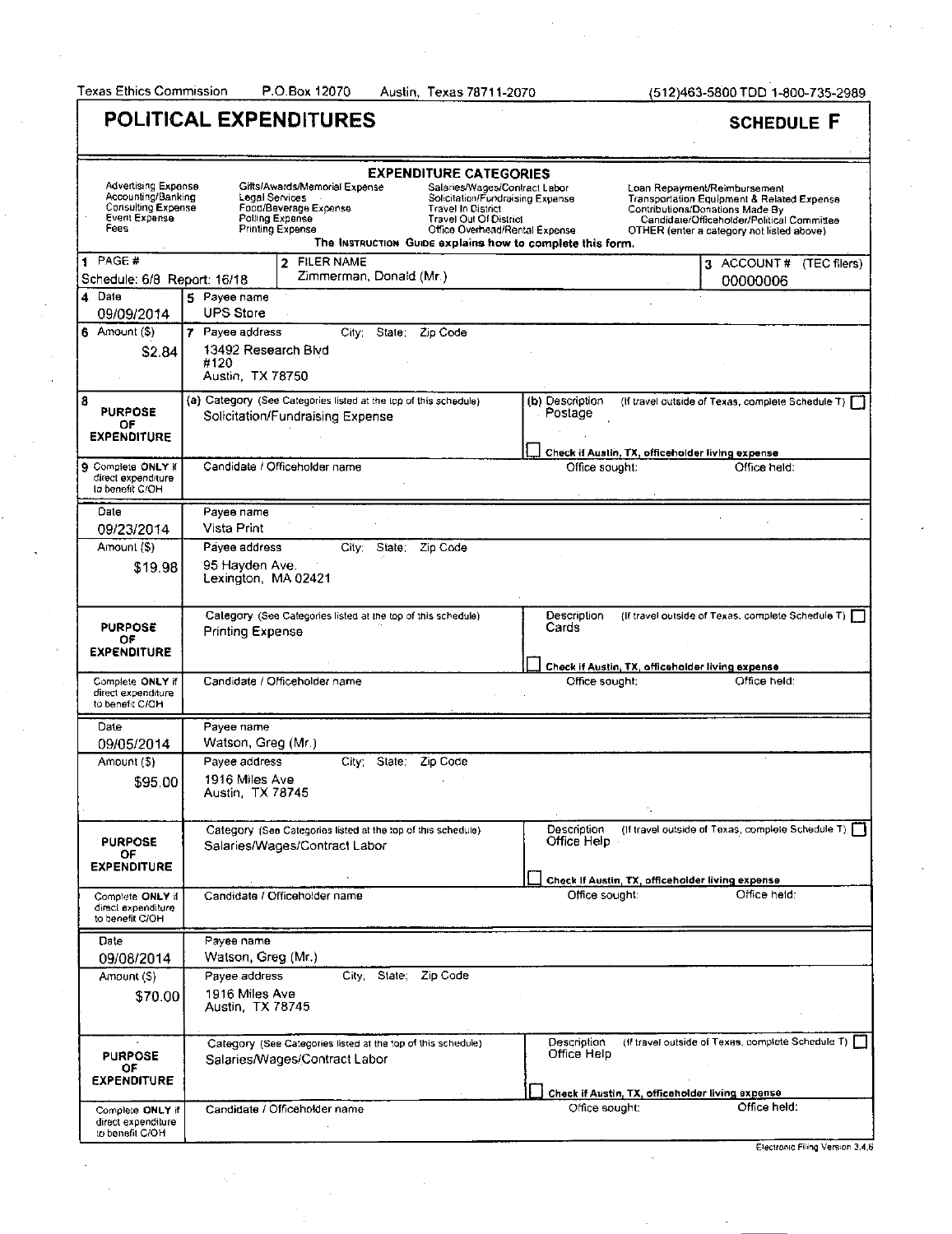Texas Ethics Commission P,O.Box 12070 Austin, Texas 78711-2070 (512)463-5800 TDD 1-800-735-2989

|                                                                                                        | <b>POLITICAL EXPENDITURES</b>                                                                                                                                                                                                                                               |                                                                     | <b>SCHEDULE F</b>                                                                                                                                                                                        |
|--------------------------------------------------------------------------------------------------------|-----------------------------------------------------------------------------------------------------------------------------------------------------------------------------------------------------------------------------------------------------------------------------|---------------------------------------------------------------------|----------------------------------------------------------------------------------------------------------------------------------------------------------------------------------------------------------|
|                                                                                                        | <b>EXPENDITURE CATEGORIES</b>                                                                                                                                                                                                                                               |                                                                     |                                                                                                                                                                                                          |
| <b>Advertising Expense</b><br>Accounting/Banking<br><b>Consulting Expense</b><br>Event Exponse<br>Fees | Gifts/Awards/Memorial Expense<br>Salaries/Wages/Contract Labor<br>Legal Services<br>Food/Beverage Expense<br><b>Travel In District</b><br>Polling Expense<br><b>Travel Out Of District</b><br>Printing Expense<br>The INSTRUCTION GUIDE explains how to complete this form. | Solicitation/Fundraising Expense<br>Office Overhead/Rental Expense. | Loan Repayment/Reimbursement<br>Transportation Equipment & Related Expense<br>Contributions/Donations Made By<br>Candidate/Officeholder/Political Committee<br>OTHER (enter a category not listed above) |
| 1 PAGE #<br>Schedule: 7/8 Report: 17/18                                                                | 2 FILER NAME<br>Zimmerman, Donald (Mr.)                                                                                                                                                                                                                                     |                                                                     | 3 ACCOUNT#<br>(TEC filers)<br>00000006                                                                                                                                                                   |
| 4. Date                                                                                                | 5 Payee name<br>Watson, Greg (Mr.)                                                                                                                                                                                                                                          |                                                                     |                                                                                                                                                                                                          |
| 09/13/2014<br>$6$ Amount $(5)$                                                                         | 7 Payee address<br>City; State; Zip Code                                                                                                                                                                                                                                    |                                                                     |                                                                                                                                                                                                          |
| \$165.00                                                                                               | 1916 Miles Ave<br>Austin, TX 78745                                                                                                                                                                                                                                          |                                                                     |                                                                                                                                                                                                          |
| 8<br><b>PURPOSE</b><br>ОF                                                                              | (a) Category (See Categories listed at the top of this schedule)<br>Salaries/Wages/Contract Labor                                                                                                                                                                           | (b) Description<br>Office Help                                      | (If travel outside of Texas, complete Schedule T) $\Box$                                                                                                                                                 |
| <b>EXPENDITURE</b>                                                                                     |                                                                                                                                                                                                                                                                             | Check if Austin, TX, officeholder flying expense                    |                                                                                                                                                                                                          |
| Complete ONLY if<br>9<br>direct expenditure<br>to benefit C/OH                                         | Candidate / Officeholder name                                                                                                                                                                                                                                               | Office sought:                                                      | Office held:                                                                                                                                                                                             |
| Date                                                                                                   | Payee name                                                                                                                                                                                                                                                                  |                                                                     |                                                                                                                                                                                                          |
| 07/31/2014<br>Amount (\$)                                                                              | <b>Web Function Design</b><br>City; State: Zip Code<br>Payee address                                                                                                                                                                                                        |                                                                     |                                                                                                                                                                                                          |
| \$250.00                                                                                               | 12104 Jill Sue Ct<br>Austin, TX 78750                                                                                                                                                                                                                                       |                                                                     |                                                                                                                                                                                                          |
| <b>PURPOSE</b><br>ОF                                                                                   | Category (See Categories listed at the top of this schedule)<br>Salaries/Wages/Contract Labor                                                                                                                                                                               | Description<br>Website design and integration                       | (If travel outside of Texas, complete Schedule T)                                                                                                                                                        |
| <b>EXPENDITURE</b>                                                                                     |                                                                                                                                                                                                                                                                             | Check if Austin, TX, officeholder living expense                    |                                                                                                                                                                                                          |
| Complete ONLY if<br>direct expenditure<br>to benefit C/OH                                              | Candidate / Officeholder name                                                                                                                                                                                                                                               | Office sought:                                                      | Office held:                                                                                                                                                                                             |
| Date                                                                                                   | Payee name                                                                                                                                                                                                                                                                  |                                                                     |                                                                                                                                                                                                          |
| 08/08/2014<br>Amount (S)                                                                               | Web Function Design<br>Zip Code<br>Payee address<br>Citv;<br>State:                                                                                                                                                                                                         |                                                                     |                                                                                                                                                                                                          |
| \$250.00                                                                                               | 12104 Jill Sue Ct<br>Austin, TX 78750                                                                                                                                                                                                                                       |                                                                     |                                                                                                                                                                                                          |
| <b>PURPOSE</b><br>ΟF<br><b>EXPENDITURE</b>                                                             | Category (See Categories listed at the top of this schedule)<br>Salaries/Wages/Contract Labor                                                                                                                                                                               | Description<br>Website design and integration                       | (If travel outside of Texas, complete Schedule T)                                                                                                                                                        |
|                                                                                                        |                                                                                                                                                                                                                                                                             | Check if Austin, TX, officeholder living expense                    |                                                                                                                                                                                                          |
| Complete ONLY if<br>direct expenditure<br>to benefit C/OH                                              | Candidate / Officeholder name                                                                                                                                                                                                                                               | Office sought:                                                      | Office held:                                                                                                                                                                                             |
| Date<br>09/05/2014                                                                                     | Payee name<br>Wells Fargo Bank                                                                                                                                                                                                                                              |                                                                     |                                                                                                                                                                                                          |
| Amount (S)                                                                                             | City; State; Zip Code<br>Payee address                                                                                                                                                                                                                                      |                                                                     |                                                                                                                                                                                                          |
| \$5.00                                                                                                 | 10401 Anderson Mill Rd.<br>Austin, TX 78750                                                                                                                                                                                                                                 |                                                                     |                                                                                                                                                                                                          |
| <b>PURPOSE</b><br>OF                                                                                   | Category (See Categories listed at the top of this schedule)<br>Accounting/Banking                                                                                                                                                                                          | Description<br>Feel                                                 | (If travel outside of Texas, complete Schedule T)                                                                                                                                                        |
| <b>EXPENDITURE</b>                                                                                     |                                                                                                                                                                                                                                                                             | Check if Austin, TX, officeholder living expense                    |                                                                                                                                                                                                          |
| Complete ONLY if<br>direct expenditure<br>to benefit C/OH                                              | Candidate / Officeholder name                                                                                                                                                                                                                                               | Office sought:                                                      | Office held:                                                                                                                                                                                             |
|                                                                                                        |                                                                                                                                                                                                                                                                             |                                                                     | Electronic Filing Version 3.4.6                                                                                                                                                                          |

 $\frac{1}{2}$  ,  $\frac{1}{2}$  ,  $\frac{1}{2}$ 

 $\overline{a}$